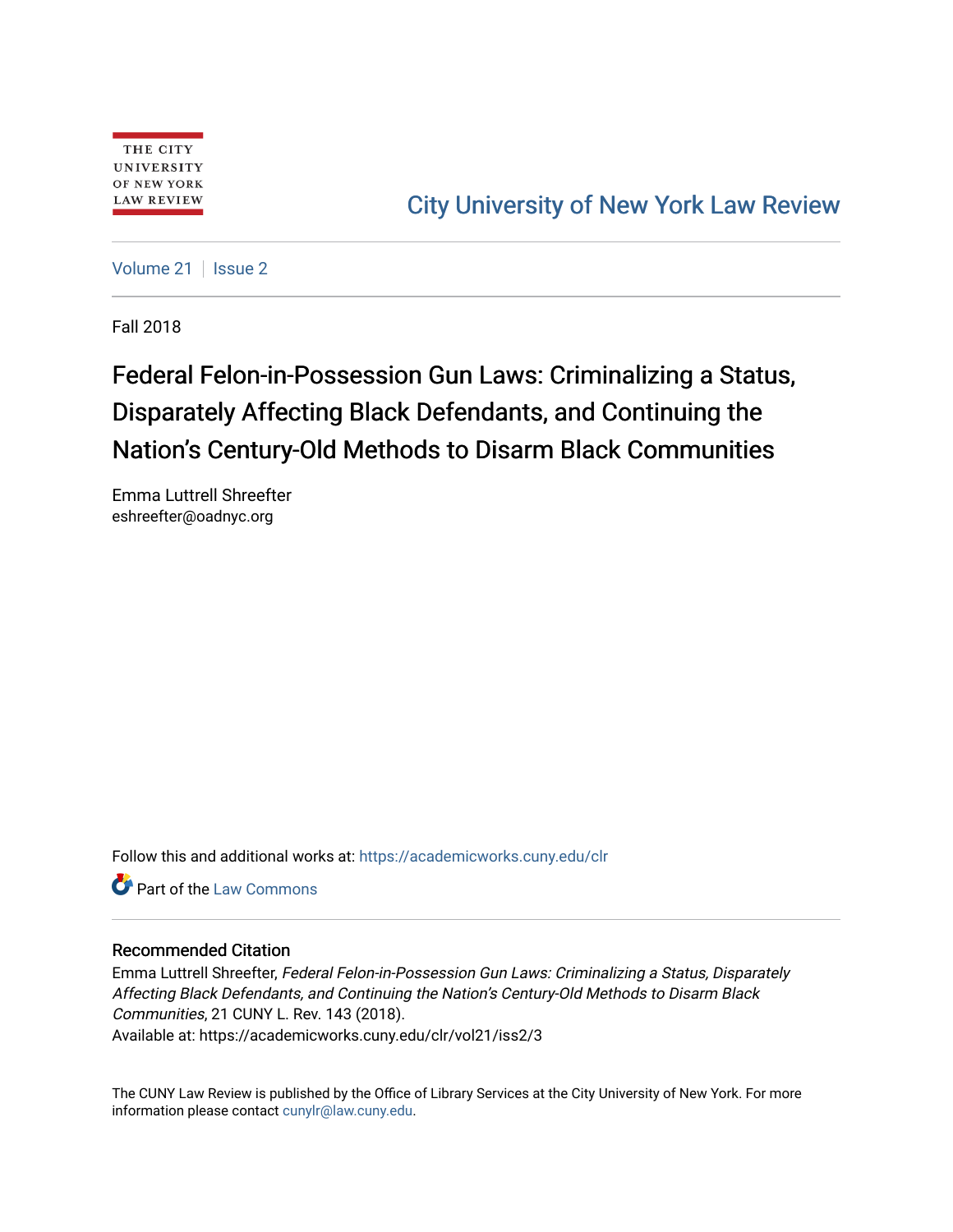## Federal Felon-in-Possession Gun Laws: Criminalizing a Status, Disparately Affecting Black Defendants, and Continuing the Nation's Century-Old Methods to Disarm Black Communities

#### Acknowledgements

She would like to thank Professor Steve Zeidman for his guidance while writing this article, as well as all of her other professors who challenge and support students to engage in opportunities, we can become the scholars and advocates we dream of being.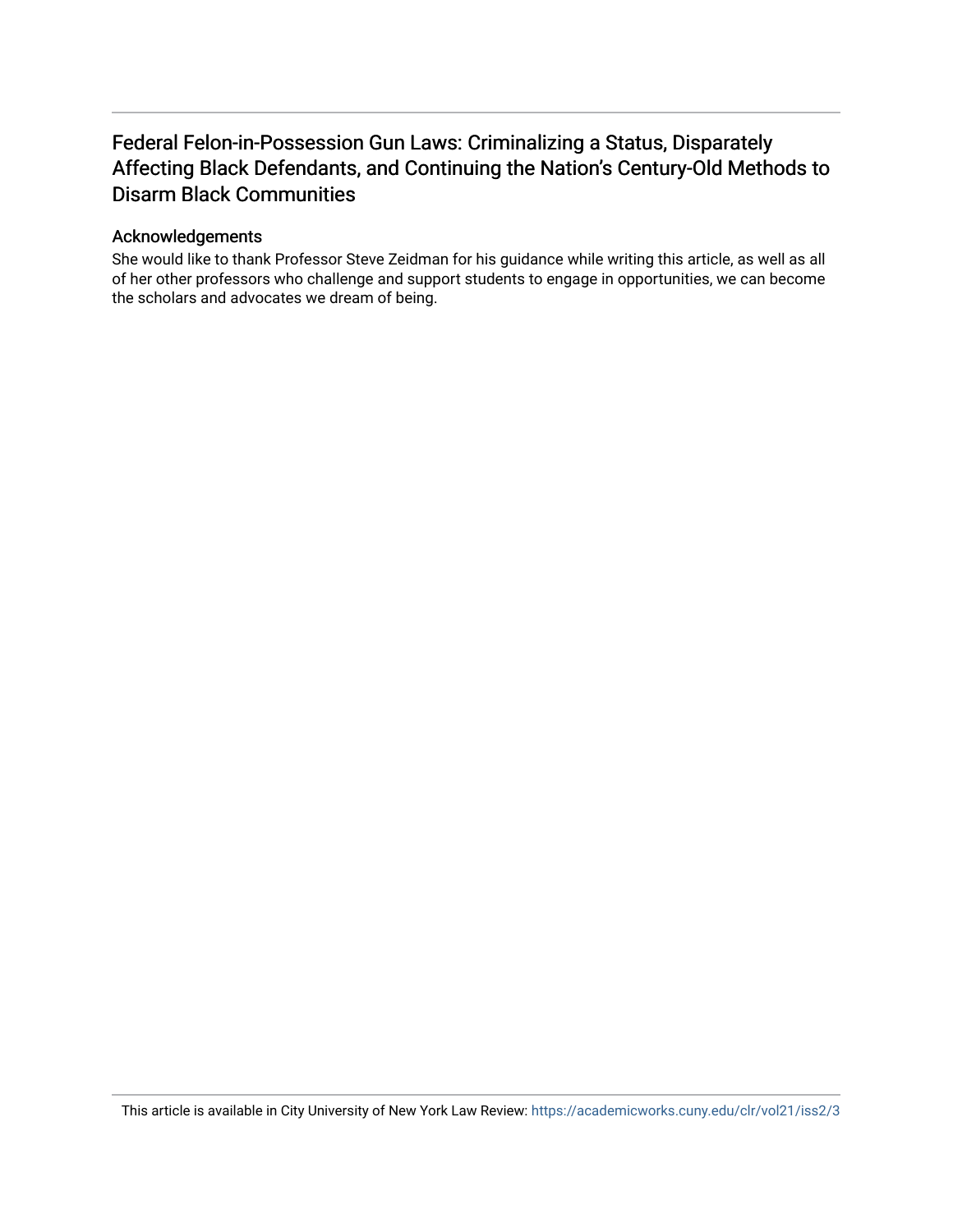## **FEDERAL FELON-IN-POSSESSION GUN LAWS: CRIMINALIZING A STATUS, DISPARATELY AFFECTING BLACK DEFENDANTS, AND CONTINUING THE NATION'S CENTURIES-OLD METHODS TO DISARM BLACK COMMUNITIES**

*Emma Luttrell Shreefter*†

| 144                                                     |
|---------------------------------------------------------|
| II. EXAMINING THE "FELON IN POSSESSION" LAWS 148        |
| A. Elements of the Crime: "Felon in Possession" 148     |
| B. What These Laws Seek to Prevent and Punish:          |
| Criminalizing the Status of Being a Felon, Rather Than  |
| 153                                                     |
| <b>III. UNEQUAL AND RACIALLY DISPROPORTIONATE CRIME</b> |
| CONTROL EFFORTS AND ENFORCEMENT OF "FELON IN            |
|                                                         |
| A. Those Previously Convicted of a Felony are           |
|                                                         |
| B. Federally Endorsed Disparate Treatment of Black      |
| 159                                                     |
| IV. HOW WE GOT HERE: THE RACIALLY-MOTIVATED HISTORY     |
| OF GUN LAWS AND CRIME CONTROL 164                       |
| A. The Early History of Disarming Blacks 164            |
| B. The Civil Rights Movement and the Increase in Gun    |
| Control Laws and Decrease of Protections Under the      |
| 170                                                     |
| C. The "War on Drugs," Current Crime Control, and the   |
| Shaping of Today's Federal Programs 173                 |
| 175                                                     |

 <sup>†</sup> Emma Luttrell Shreefter is a Staff Attorney at the Office of the Appellate Defender. She graduated from the CUNY School of Law in 2017. She would like to thank Professor Steve Zeidman for his guidance while writing this article, as well as all of her other professors who challenge and support students to engage in opportunities, we can become the scholars and advocates we dream of being.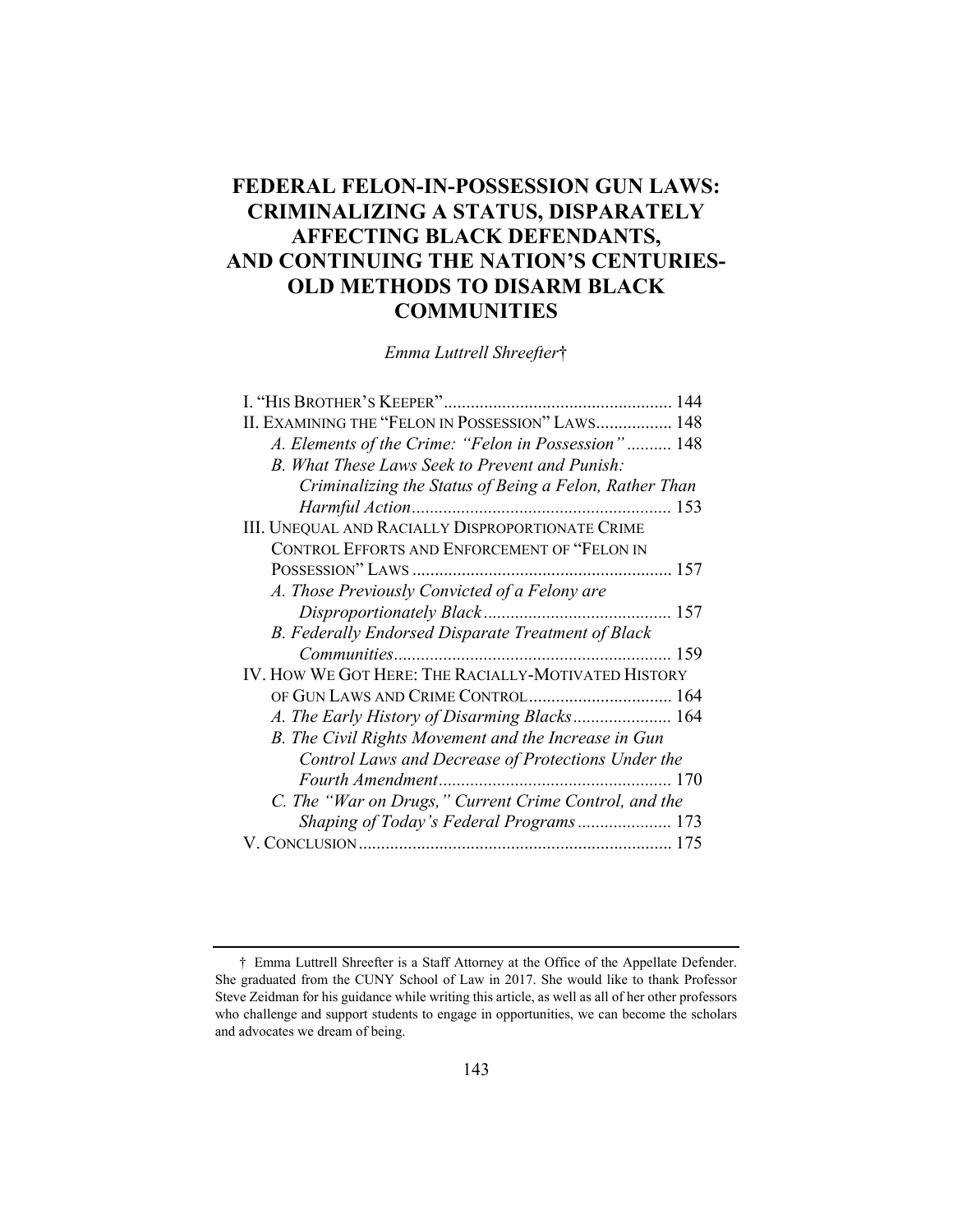#### I. "HIS BROTHER'S KEEPER"<sup>1</sup>

"Christopher Martinez had no idea what was hidden in his parents' apartment, let alone deep in the closets. He isn't responsible for what the police found during their search." These were the defense attorney's first statements at Mr. Martinez's trial.

Mr. Martinez was born and raised in New York City. His parents were drug addicts, so Mr. Martinez and his younger brother, Manuel, often had to fend for themselves to get food and other necessities. In his early teens, Mr. Martinez and Manuel got caught up with some other young men in their neighborhood and began committing petty crimes to earn some quick cash. About fifteen years before his federal trial, at the young age of nineteen, Mr. Martinez was the get-away driver for the robbery of a convenience store. He was convicted of robbery and sentenced to a short term of imprisonment in state prison. After his release, Mr. Martinez made substantial life changes: he continued his education, sustained steady employment, and started a family.

Although Mr. Martinez turned his life around and was never convicted of another crime, his parents were still addicts, and Manuel picked up several state and federal convictions. Mr. Martinez did what he could to assist his parents, but to no avail. When his mother became ill in 2013, he purchased her a hospital-grade bed, only to find several days later that she had sold it in order to buy drugs. Mr. Martinez did not speak or interact with his brother because he knew that Manuel was up to no good, and Mr. Martinez wanted nothing to do with this. In 2012, Manuel was sentenced to several years of imprisonment for a federal conviction for selling guns.

As his cousin testified for the defense, Mr. Martinez's parents continued to live in the same apartment that Mr. Martinez grew up in; it was a public housing building, in which his grandparents had previously lived before they passed away. Mr. Martinez's parents lived with his adopted sister, Sarah. They were hoarders and kept the apartment rooms, hallways, and closets completely full of boxes, garbage bags, and old clothes. In 2013, Mr. Martinez's mother died, and his father died several months later in 2014.

When his parents passed away, Mr. Martinez became responsible for their apartment, all of their belongings, and Sarah, who was sixteen years old and pregnant. Mr. Martinez entered into family court proceedings to

<sup>&</sup>lt;sup>1</sup> This section is based on a trial that took place in federal district court. I helped the defense attorneys prepare pre- and post-trial motions, and assisted during trial. I have changed the name of the defendant and some identifying information because I have added some additional information that was not presented at trial to better explain the facts in relation to the themes and arguments of this paper.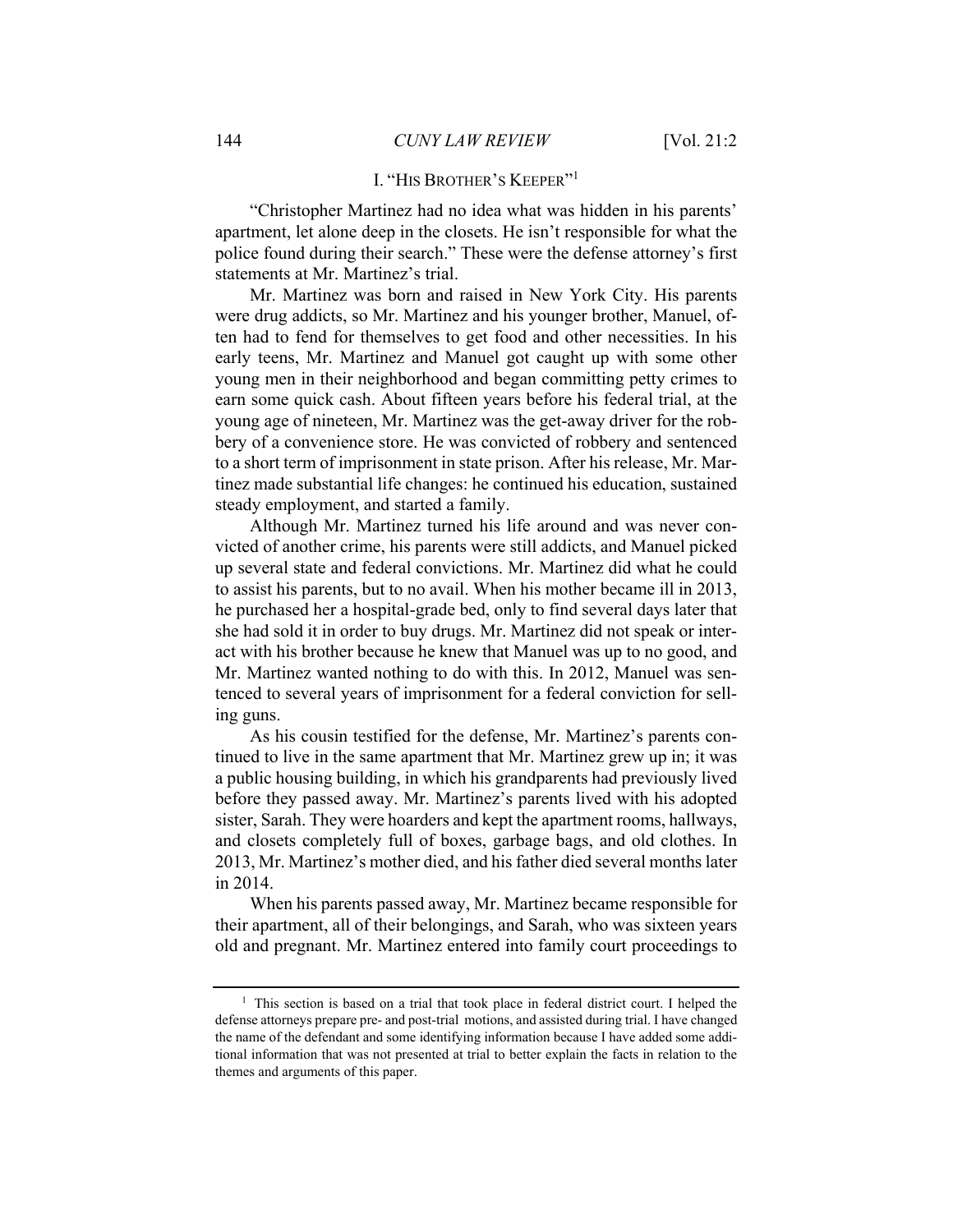adopt Sarah. She was a minor and needed a legal guardian to avoid being placed in the foster care system, and Mr. Martinez was the only family member willing to become her guardian. Although he lived full-time in his home in Queens with his wife and son, Mr. Martinez transferred the lease of his parents' apartment to himself. Mr. Martinez wanted to ensure that Sarah and her soon-to-be-born baby could continue to live there. In order to do so, he had to qualify as a remaining family member under the succession rules of the New York City Housing Authority.<sup>2</sup>

During 2015—the year in which the alleged crime occurred—Mr. Martinez spent a lot of time in and near his parent's apartment. He visited Sarah and her newborn frequently. He also spent some nights in the apartment to rest after long shifts at work and to avoid the commute. Mr. Martinez's job was near the apartment, as was his son's school.

Several New York Police Department ("NYPD") officers testified for the prosecution. They first testified that on one evening in the fall of 2015, while Mr. Martinez and his friend were visiting his parents' apartment, he and his friend got into an altercation. Sarah called the police and when the police arrived, they heard shouting. The police officers knocked on the door, and Mr. Martinez told them to come in as the door was unlocked. The officers opened the apartment door to see broken items on the living room floor and Mr. Martinez holding down his friend to restrain her from "breaking things," as the officer testified. The officers then asked Mr. Martinez for photo identification and whether this was "his" apartment. He showed his identification, which listed the apartment's address—a requirement to be the leaseholder of a public housing unit. He also responded that it was his apartment, and that he lived there with his sister and her child. He told the officers which bedroom was his, and which bedroom was his sister's.

The officers interviewed the friend in the bedroom that Mr. Martinez identified as his for approximately forty minutes. At some point, either while she was questioned at the apartment or after, Mr. Martinez's friend apparently told the officers that he had threatened her with a gun during their argument. Thereafter, she had a psychotic breakdown and was admitted into a hospital psychiatric unit. Based on her allegations, the police officers obtained a search warrant for the apartment where Mr. Martinez's parents had lived.

The NYPD officers searched the apartment for several hours; for the duration, they detained Sarah, her infant, and her boyfriend in the hallway. In the bedroom that Mr. Martinez indicated as his, a bag hung on the

<sup>2</sup> *See* N.Y.C. HOUS. AUTH., RESIDENT POLICIES & PROCEDURES, OCCUPANCY AND SUCCESSION (REMAINING FAMILY MEMBER) POLICY OVERVIEW, http://perma.cc/8TCN-KTLC (last visited Apr. 12, 2018).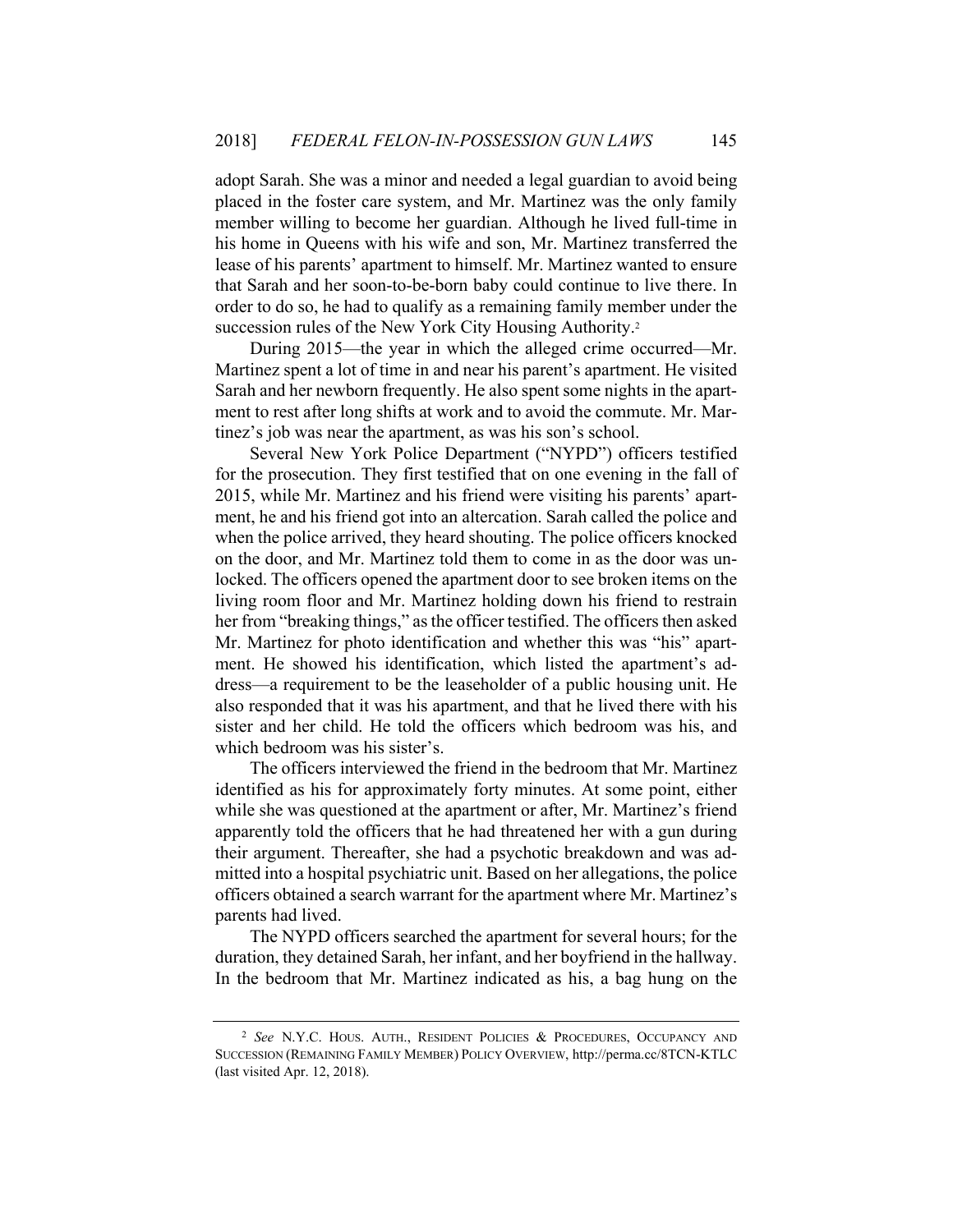closed closet door. This bag contained a carton of take-out food, which the officer suspected, from the smell of the food, had been placed there very recently by Mr. Martinez. The officer described the closet in which she discovered a "green plastic box" containing over one hundred rounds of ammunition and a gun cleaning kit. The officer did not take a single photograph during her search of the closet. She "forgot to," as she admitted to the jury.

The closet was full from top to bottom with hanging clothes and large black garbage bags of old items, old purses, and winter clothes. Under a briefcase, there was the green plastic box of ammunition. The green plastic box was not visible until all other items were taken out of the closet. The briefcase sitting on top of the green plastic box was full of old documents. Not a single document had Mr. Martinez's name or other information on it. The green plastic box and the gun cleaning kit had no usable fingerprints on them to prove that Mr. Martinez had ever touched either of these items. The ammunition was not tested for fingerprints. Even so, any fingerprints were compromised after the officer organized the ammunition without gloves.

During the trial, the prosecution presented an expert witness who testified about the cell-site data for Mr. Martinez's cell phone during 2015. The expert witness explained that cell-site data could not show the exact location of a person's cell phone; it could only estimate the location based on distance from the nearest cell towers. Specifically, he explained that this data did not show that Mr. Martinez was in his parents' apartment. Rather, the data demonstrated that he was in the "general vicinity," meaning within a few blocks of the apartment building. Although Mr. Martinez had many reasons to be in and near his parents' apartment in 2015, the government argued that because Mr. Martinez was near the apartment almost daily, he probably lived in this apartment and, thus, likely kept his own personal belongings in this apartment.

The defense counsel presented photographs of the bedroom after the search. These photographs were mostly of large sports jerseys thrown onto the bed. The officer had testified that during her search she saw mostly old sports jerseys, size XXL or larger, hanging in the closet. The defense counsel also presented to the jury some of the sports jerseys that were in these photographs. Mr. Martinez's aunt testified that these sports jerseys belonged to Mr. Martinez's father, not Mr. Martinez. The defense counsel also played some of Manuel's phone calls for the jury. In these calls—intercepted from a city jail—Mr. Martinez's brother described his gun selling business to the person on the phone. He bragged about how women would go to his parents' apartment to get guns from his parents' bedroom closet, and he would sell these guns.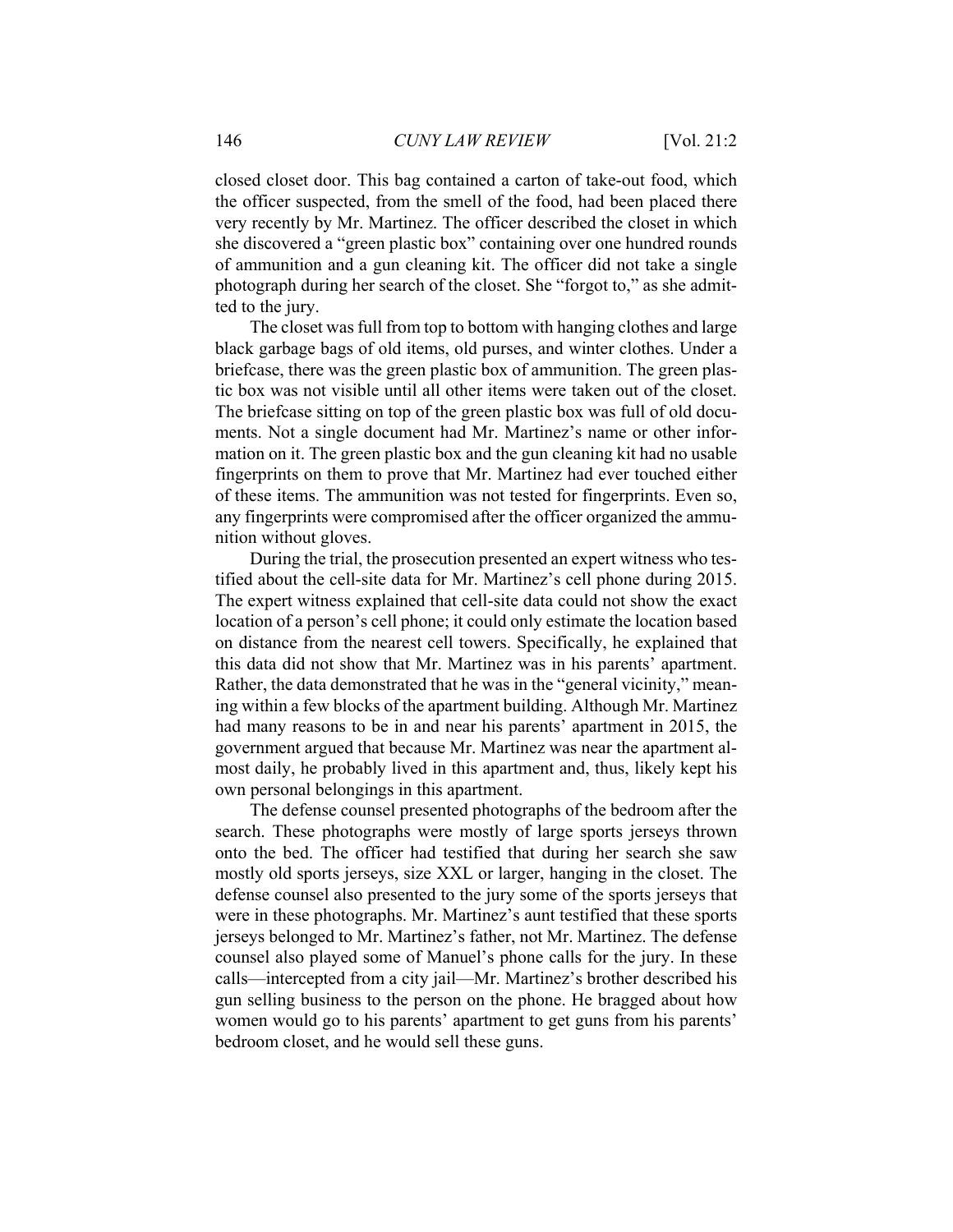After the NYPD conducted the search and tested various items for fingerprints, the green plastic box of ammunition remained in the police precinct for several months. No one was arrested. There were no suspects, as no one had committed an offense by keeping a box of ammunition in the back of a closet. There was no active case. Eventually, the NYPD referred the case to federal agents since Mr. Martinez had previously been convicted of a felony. Mr. Martinez was charged with possessing ammunition, in violation of 18 U.S.C.  $\S$  922(g)(1), the federal "felon in possession" statute.<sup>3</sup>

After several days of trial, the prosecution summed up its evidence. The prosecution needed to prove that Mr. Martinez knew that this ammunition was in his home and they argued that the evidence showed just that: Mr. Martinez told the police officer that this was his apartment; he had been in the general vicinity of the apartment nearly every day that year; and there was take-out food hanging on the closet door which indicated that he had recently slept in the room. Moreover, the prosecution emphasized, how could Mr. Martinez possibly fail to notice a "green sportsman dry box" in his closet? This type of box would be found on a fishing trip, the prosecutor noted, not in a small apartment in Manhattan.

The defense argued that this evidence in no way established that Mr. Martinez was aware that the ammunition was hidden in the bottom corner of his parents' bedroom closet: the items in the closet did not belong to Mr. Martinez but rather to his parents; Mr. Martinez inherited the mess that was in his parents' apartment and never cleaned out the mess, but let his adopted sister live there; there was no physical evidence linking the ammunition to Mr. Martinez; and the box was buried under many other items—it took even the officers several hours to find the box.

The jury deliberated for about a day and a half. When they reached a verdict, Mr. Martinez, his counsel, and the prosecution, reconvened in the courtroom. Mr. Martinez's aunt fiddled nervously with some rosary beads. The foreperson stood up and read aloud the verdict for the single count of violating 18 U.S.C.  $\S 922(g)(1)$ . "Guilty." Everyone was stunned. After comforting Mr. Martinez and his crying family members, the defense team went into the hallway to catch the jury members before they left. About five of them agreed to speak.

"How did you all come to this decision?" They explained that they did not think he knew specifically what was in the closet (which is required), but that he should have known *something* was in there. They came to this conclusion after re-reading the judge's instruction on "knowledge"—one can "know" something if he "deliberately closed his

<sup>&</sup>lt;sup>3</sup> 18 U.S.C. § 922(g)(1) (2018) (stating that possession of a firearm or ammunition by a person convicted by any court is a crime punishable by imprisonment for over one year).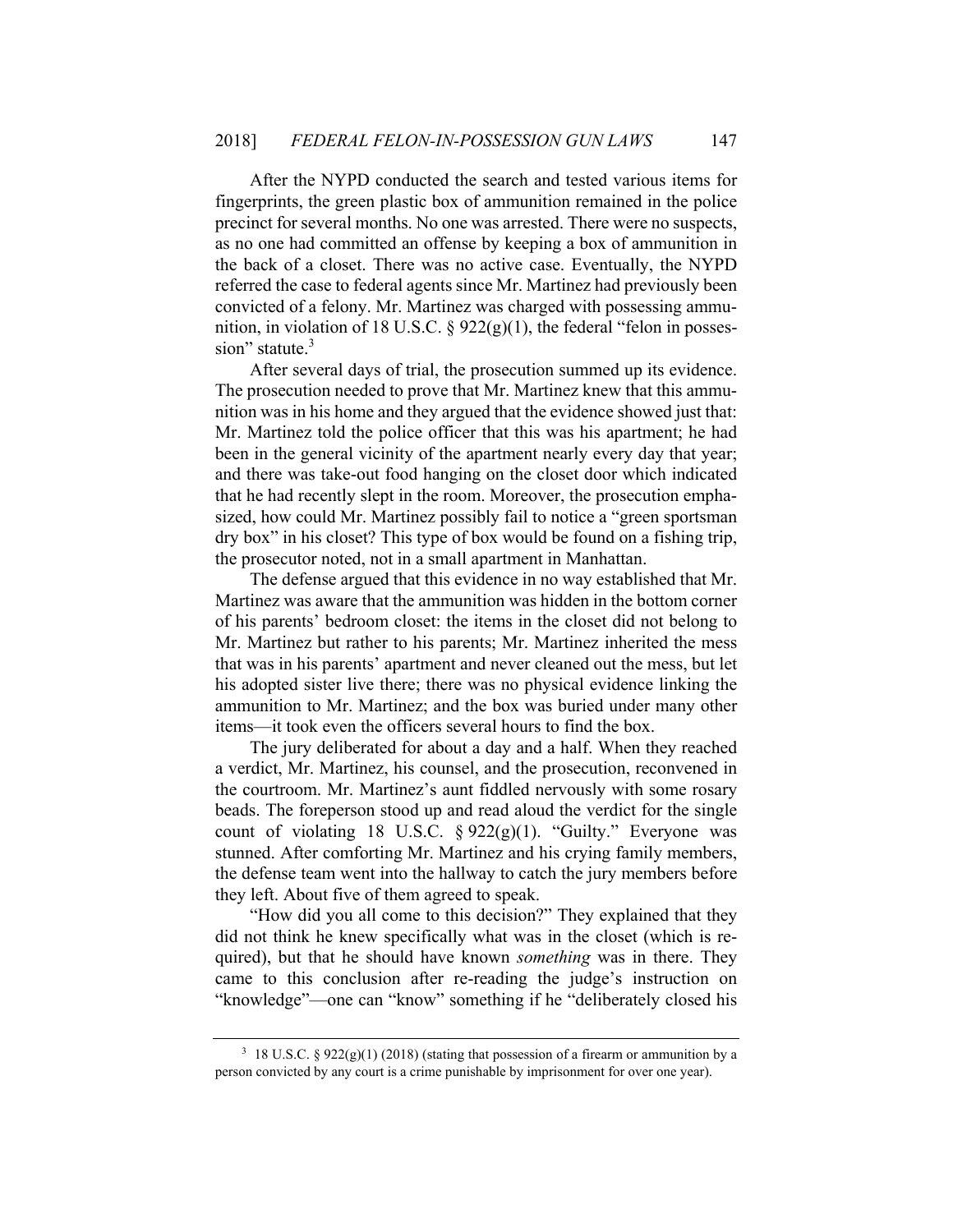eyes to what would otherwise have been obvious to him." Also gleaned from the judge's instructions was the idea of "joint possession." Mr. Martinez was capable of jointly possessing the items in the closet. They concluded that Mr. Martinez had knowledge—or rather, that he had closed his eyes to the obvious—after hearing the recordings of Manuel talking about storing guns in that same closet. The foreperson stated, "I understand that Mr. Martinez is not his brother's keeper, but how could he not have thought something, such as guns or bullets, was in that closet if his brother was using it for his gun dealing?"

#### II. EXAMINING THE "FELON IN POSSESSION" LAWS

Mr. Martinez was found guilty of being a "felon in possession" not because he consciously engaged in illegal conduct, but because he was a dependable son and brother. When Mr. Martinez took legal responsibility of his sister and vowed to provide her with stable housing, he also became legally responsible for the items left behind by his parents. From the perspective of the federal prosecutor's office, someone needed to be punished for possessing a box of ammunition and solely—by virtue of his previous conviction and living situation—that someone was Mr. Martinez. Unfortunately, given the federal "felon in possession" statute, and courts' interpretation thereof, Mr. Martinez's conviction is not at all surprising. Indeed, given his race, and that this alleged offense occurred in a city with a dense population of minorities, convictions and circumstances like that of Mr. Martinez are overwhelmingly typical.

#### *A. Elements of the Crime: "Felon in Possession"*

Pursuant to 18 U.S.C. §  $922(g)(1)$ , otherwise known as the "felon in possession" law:

It shall be unlawful for any person . . . who has been convicted in any court of, a crime punishable by imprisonment for a term exceeding one year . . . to ship or transport in interstate or foreign commerce, or possess in or affecting commerce, any firearm or ammunition; or to receive any firearm or ammunition which has been shipped or transported in interstate or foreign commerce.<sup>4</sup>

This federal offense has many elements, so it is important to begin by explaining what the government must prove to obtain a conviction.

<sup>4 18</sup> U.S.C. § 922(g)(1) (2018); *see also* 18 U.S.C. § 921(a)(20) (2018) ("What constitutes a conviction of such a crime shall be determined in accordance with the law of the jurisdiction in which the proceedings were held. Any conviction which has been expunged, or set aside or for which a person has been pardoned or has had civil rights restored shall not be considered a conviction for purposes of this chapter . . . .").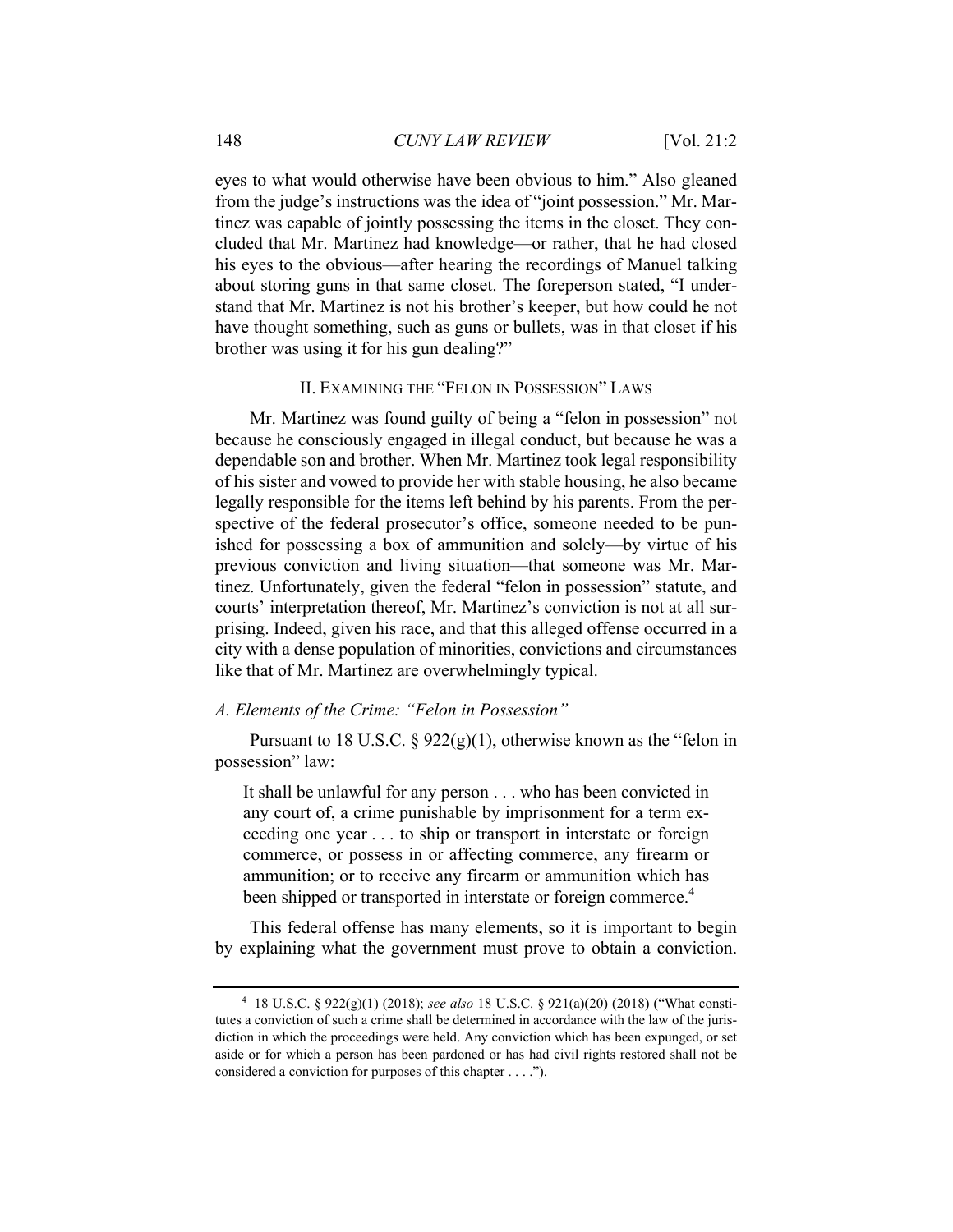Indeed, what the government *does not need to prove* is quite telling about how courts have broadly interpreted this statute, and other connected statutes, to penalize a wide breadth of conduct.

The government need only prove three elements to convict someone under the "felon in possession" law.<sup>5</sup> First, the government must prove that the defendant was previously "convicted in any court of, a crime punishable by imprisonment for a term exceeding one year."<sup>6</sup> "Any court" means any domestic state or federal court, not a foreign one.<sup>7</sup> The actual sentence that the defendant received for the prior conviction is irrelevant; the only inquiry is "whether the prior conviction could have included a term of imprisonment exceeding one year, i.e., whether the statutory maximum was in excess of one year."<sup>8</sup> As the U.S. Supreme Court has held, even a sentence of probation falls under the purview of a qualifying conviction.<sup>9</sup> Moreover, many circuits have held that the government does not need to prove that the defendant knew he had previously been convicted of a felony.10 Therefore, defendants who may have been confused about the outcome of a previous criminal case—perhaps because they received a sentence of probation rather than jail or prison time—cannot claim ignorance of the law and avoid a conviction under this statute.<sup>11</sup>

Second, the government must prove that the defendant knowingly possessed the firearm or ammunition specified in the indictment. 12 The "felon in possession" law states: "Whoever *knowingly* violates [this law] . . . shall be fined as provided in this title, imprisoned not more than 10 years, or both."13 Although a plain reading of this statute implies that a defendant must know that they committed the crime, many circuits have held that possession is the only element for which knowledge is required.14 Essentially, in regards to the *mens rea*, the government only

<sup>5</sup> Kevin A. McDonald, Note, *Felon in Possession Sentencing Under the Federal Guidelines, Considering State Sentences*, 36 SETON HALL LEGIS.J. 106, 111 (2011); *see also* United States v. Dancy, 861 F.2d 77, 81 (5th Cir. 1988).<br><sup>6</sup> 18 U.S.C. § 922(g)(1) (2018).

<sup>7</sup> Small v. United States, 544 U.S. 385, 387 (2005) (reversing conviction under § 922(g)(1) where defendant's felony conviction was imposed by a court in Japan).<br><sup>8</sup> McDonald, *supra* note 5.<br><sup>9</sup> Dickerson v. New Banner Inst. Inc., 460 U.S. 103, 114 (1983) (affirming conviction

under §  $922(g)(1)$  for defendant who had successfully served probationary term imposed for conviction of felony punishable by maximum of five-year imprisonment). 10 United States v. Games-Perez, 667 F.3d 1136, 1140-41 (10th Cir. 2012) (citing 18

U.S.C. § 922(g)(1)).<br><sup>11</sup> *Id.* at 1142.<br><sup>12</sup> United States v. Daniel, 134 F.3d 1259, 1263 (6th Cir. 1998). Shipping, transporting,

and receiving any firearm or ammunition are also proscribed by this statute, but these acts are not the focus of this article. *See* 18 U.S.C. § 922(a)(1)(A) (2018).<br><sup>13</sup> 18 U.S.C. § 924(a)(2) (2018) (emphasis added).<br><sup>14</sup> *See Games-Perez*, 667 F.3d at 1140.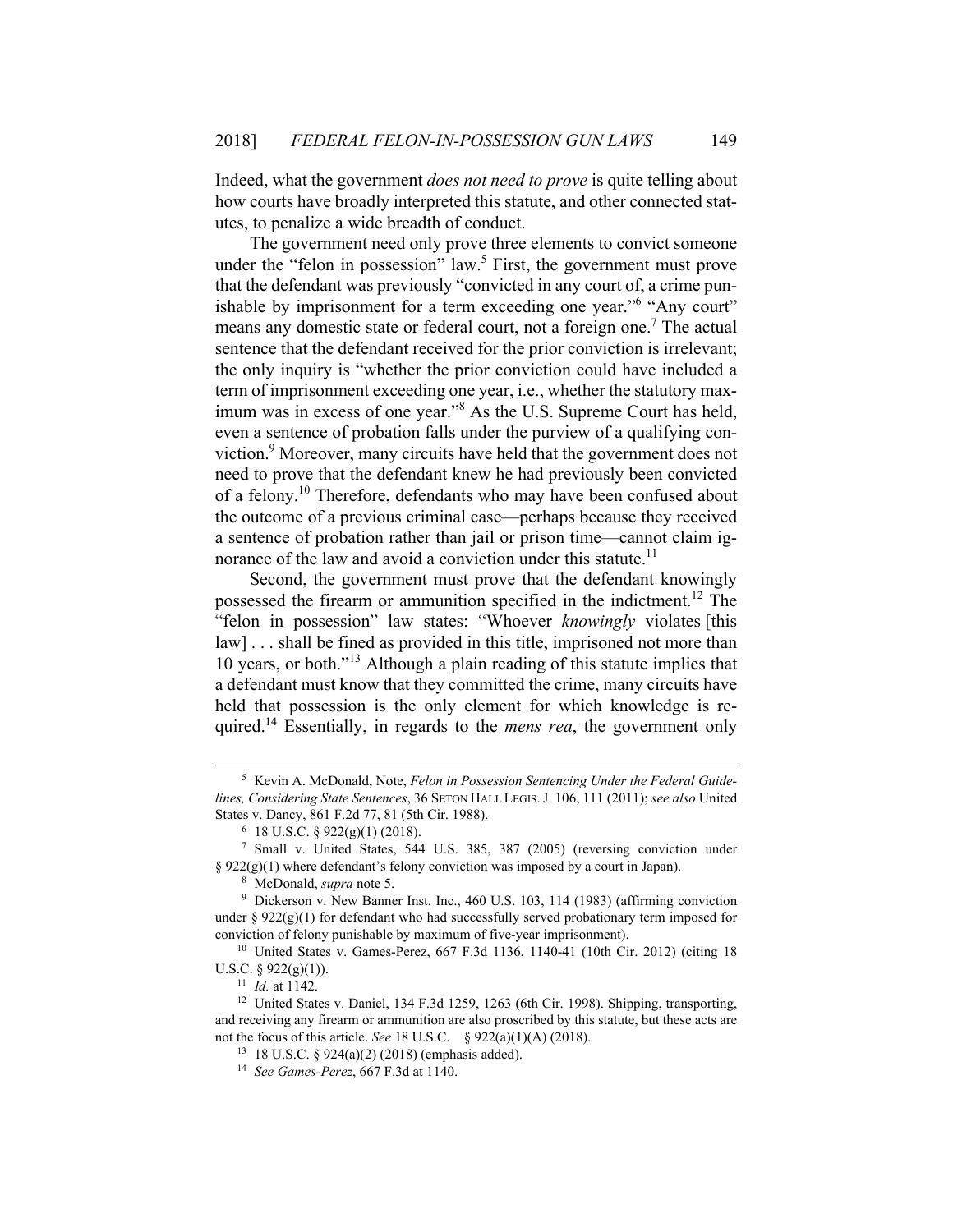needs to prove that the defendant knowingly possessed an instrument that he knew was a firearm or ammunition.<sup>15</sup>

Third, the government must prove that the defendant's possession "was in or affecting interstate commerce."<sup>16</sup> To do so, the government need only demonstrate that the firearm or ammunition "travelled in interstate commerce," which means that the firearm or ammunition "had once crossed a state line."17 This can be accomplished by establishing that the firearm or ammunition "was manufactured in a state other than that in which it was found."<sup>18</sup> Because *mens rea* does not apply to this element, as discussed above, "a defendant's knowledge or ignorance of the interstate nexus is irrelevant," and, therefore, the government need not prove that the defendant knew the firearm or ammunition he possessed had traveled in interstate commerce.<sup>19</sup>

Within the second element of "knowingly possessed," "firearm" and "possession" are sub-elements that must be explained further. To begin, for the purpose of this statute, "firearm" is defined as "any weapon (including a starter gun) which will or is designed to or may readily be converted to expel a projectile by the action of an explosive  $\dots$  ."<sup>20</sup> As such, a defendant may be convicted as a "felon in possession" for possessing a firearm that is unloaded and seized without officers ever discovering ammunition to be used with that firearm.<sup>21</sup> Moreover, in contemplation of the words "which will *or is designed to*," each circuit that has considered the issue of whether an inoperable firearm falls within the statute's definition of a firearm has concluded that it indeed does.<sup>22</sup> As the Second Circuit has explained:

Where a weapon designed to fire a projectile is rendered inoperable, whether on purpose or by accident, it is not removed from the

<sup>&</sup>lt;sup>15</sup> See id.; see also United States v. Dancy, 861 F.2d 77, 81 (5th Cir. 1988).<br><sup>16</sup> Daniel, 134 F.3d at 1263.<br><sup>17</sup> United States v. Carter, 981 F.2d 645, 648 (2d Cir. 1992) (quoting Scarborough v. United States, 431 U.S. 563, 567 n.5 (1977)).<br><sup>18</sup> McDonald, *supra* note 5, at 112 n.49 (citing United States v. Younger, 398 F.3d 1179,

<sup>1193 (9</sup>th Cir. 2005) ("The evidence in this case was undisputed that defendant's guns were manufactured in Massachusetts and found in California. Consequently, . . . the evidence [was] sufficient . . . .")). 19 United States v. Kirsh, 54 F.3d 1062, 1071 (2d Cir. 1995) (citing *Dancy*, 861 F.2d at

<sup>81). 20 18</sup> U.S.C. § 921(a)(3)(A) (2018).

<sup>21</sup> *See, e.g.*, United States v. Sneed, 742 F.3d 341, 343 (8th Cir. 2014) (affirming sentence for defendant convicted in part for possession of an unloaded firearm found in his car, and where no ammunition was found).<br><sup>22</sup> United States v. Rivera, 415 F.3d 284, 286 (2d Cir. 2005) (emphasis added).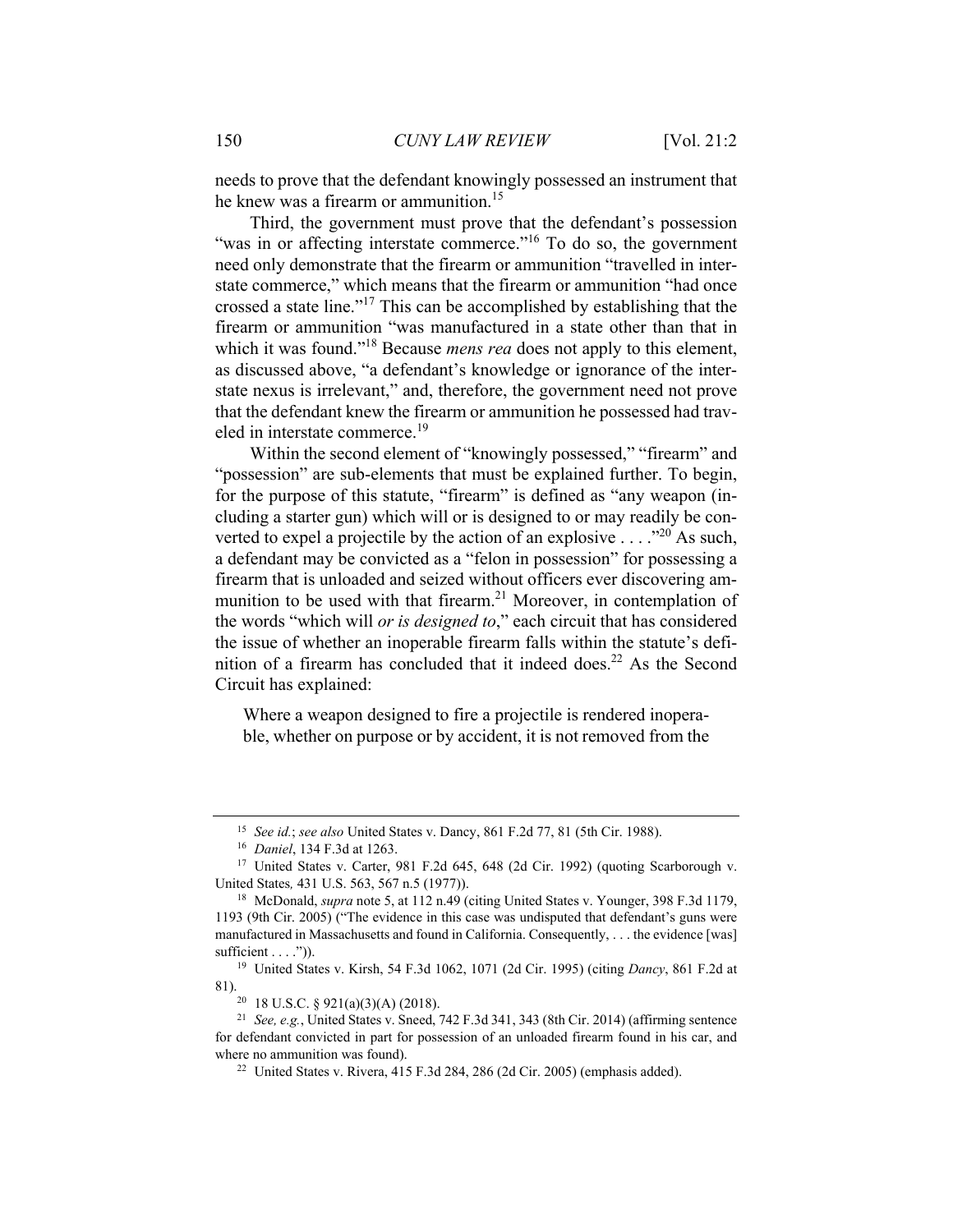statute's purview; although it is temporarily incapable of effecting its purpose, it continues to be "designed" to fire a projectile.<sup>23</sup>

As such, a defendant who knowingly possesses a non-functioning firearm—and thus cannot cause harm—may nevertheless violate the "felon in possession" statute.

Next, courts have interpreted the statute's use of "possession" to comprise both "actual" and "constructive" possession.<sup>24</sup> As the U.S. Supreme Court explained, "[a]ctual possession exists when a person has direct physical control over a thing," and "[c]onstructive possession is established when a person, though lacking such physical custody, still has the power and intent to exercise control over the object."<sup>25</sup> Actual or constructive possession is not limited to one person; possession over an item can be joint with two or more people.<sup>26</sup> Moreover, the length of time in which the defendant allegedly possesses a firearm or ammunition is irrelevant. As the First Circuit held, "[e]ven if the evidence established only that [the defendant] held the firearm for a few seconds, he could properly be convicted of possession within the meaning of [the statute]. $27$ 

Constructive possession encompasses many circumstances. It includes any situation in which another person actually possesses a firearm or ammunition and that person is "willing to give the felon access to [the firearm or ammunition] or to accede to the felon's instructions about the<sup>[]</sup> future use [of the firearm or ammunition]."28 Moreover, constructive possession can be established through circumstantial evidence if the defendant exercised dominion and control "over the premises in which the [contraband is] located."29 Therefore, even if the defendant does not have the means of physical access—such as the key to unlock a padlock or door to the room/area in which the firearm or ammunition is kept, the court may still find that the defendant constructively possessed the firearm or ammunition if he exercised ownership, dominion, or control over the premises as a whole.<sup>30</sup> In fact, some courts have chipped away at the government's evidentiary burden. The government is merely "required to

<sup>&</sup>lt;sup>23</sup> *Id.* (citing United States v. Ruiz, 986 F.2d 905, 910 (5th Cir. 1993)).<br><sup>24</sup> Henderson v. United States, 135 S. Ct. 1780, 1784 (2015).<br><sup>25</sup> *Id.* 

<sup>&</sup>lt;sup>26</sup> 2A KEVIN F. O'MALLEY, JAY E. GRENIG & HON. WILLIAM C. LEE, FEDERAL JURY PRACTICE AND INSTRUCTIONS § 39:12 (6th ed. 2018).<br><sup>27</sup> United States v. Mercado, 412 F.3d 243, 251 (1st Cir. 2005).<br><sup>28</sup> *Henderson*, 135 S. Ct. at 1784.<br><sup>29</sup> United States v. Dhinsa, 243 F.3d 635, 676 (2d Cir. 2001) (quo

Layne, 192 F.3d 556, 571 (6th Cir. 1999)). 30 *See, e.g.*, United States v. Balanga, 109 F.3d 1299, 1301 (8th Cir. 1997) (affirming

conviction for §  $922(g)(1)$  where defendant alleged he did not possess a key to his basement door's padlock where his brother stored firearms).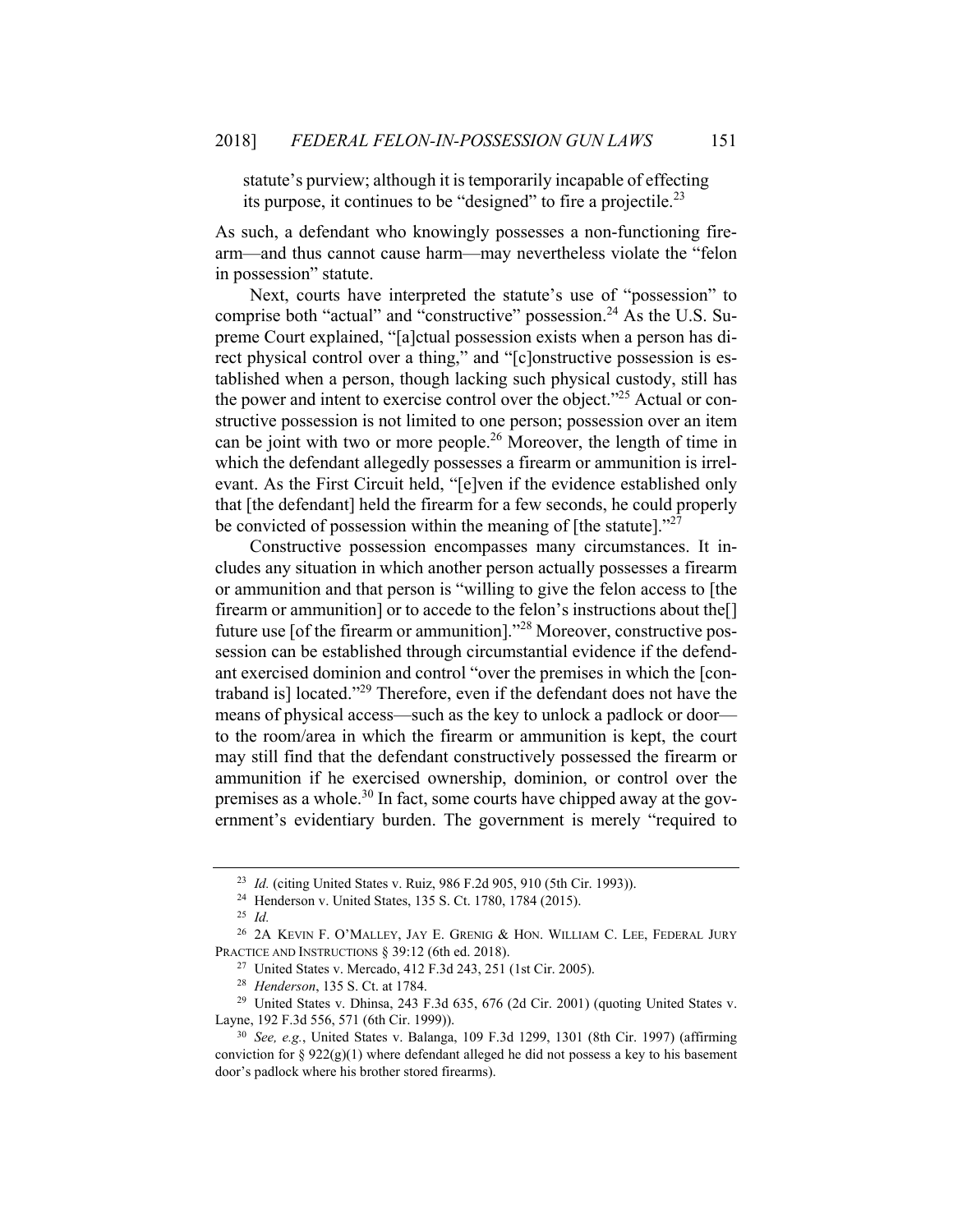show *some nexus* between [the defendant] and the firearms and ammunition."31 As such, "the conviction depends on whether 'there [is] some evidence supporting *at least a plausible inference* that the defendant had knowledge of and access to the weapon or contraband."<sup>32</sup>

Finally, and perhaps most disconcertingly, the government may present a theory of "deliberate ignorance" in order to convict a defendant.<sup>33</sup> Constructive possession requires that the defendant must have the power and intent to exercise control over the object, and thus "a defendant must, in fact, know of the [object's] existence in order to exercise dominion and control over it."<sup>34</sup> As a result, constructive possession requires a "knowing exercise of or the knowing power or right to exercise dominion and control over the [object]."35 Despite this clear law, "conscious avoidance" can be used to show that a defendant constructively possessed a firearm or ammunition; "knowledge of a criminal fact may be established where the defendant consciously avoided learning the fact while aware of a high probability of its existence."<sup>36</sup> Where the facts give rise to such an instruction, most circuits hold that the court give the following model federal jury charge:

In determining whether the defendant acted knowingly, you may consider whether the defendant deliberately closed his eyes to what would otherwise have been obvious to him. If you find beyond a reasonable doubt that the defendant acted with (*or* that the defendant's ignorance was solely and entirely the result of) a conscious purpose to avoid learning the truth . . . , then this element may be satisfied. However, guilty knowledge may not be established by demonstrating that the defendant was merely negligent, foolish or mistaken. If you find that the defendant was aware of a high probability that . . . and that the defendant acted with deliberate disregard of the facts, you may find the defendant acted knowingly. However, if you find that the defendant actually believed that  $\dots$ , he may not be convicted.<sup>37</sup>

<sup>31</sup> United States v. Wilson, 107 F.3d 774, 780 (10th Cir. 1997) (emphasis added). 32 *Id.* (quoting United States v. Mills, 29 F.3d 545, 549 (10th Cir. 1994) (emphasis

added)); *see* United States v. Hampton, 585 F.3d 1033, 1041 (7th Cir. 2009) ("The government must 'establish a nexus between the accused and the contraband, in order to distinguish the accused from a mere bystander."").<br>  $33 \text{ See, } e.g., \text{ United States v. Little, } 829 \text{ F.3d } 1177, 1185 \text{ (10th Cir. } 2016).$ <br>  $34 \text{ United States v. Gonzalez, } 71 \text{ F.3d } 819, 834 \text{ (11th Cir. } 1996).$ <br>  $35 \text{ United States v. Mieres-Borges, } 919 \text{ F.2d } 652, 657 \text{ (11th Cir. } 1990) \text{ (quoting United States v. } 19$ 

States v. Poole, 878 F.2d 1389, 1392 (11th Cir. 1989).<br><sup>36</sup> United States v. Sicignano, 78 F.3d 69, 71 (2d Cir. 1996).<br><sup>37</sup> 1 LEONARD B. SAND ET AL., MODERN FEDERAL JURY INSTRUCTIONS-CRIMINAL ¶ 3A.01

<sup>3</sup>A-2 (Matthew Bender 2012).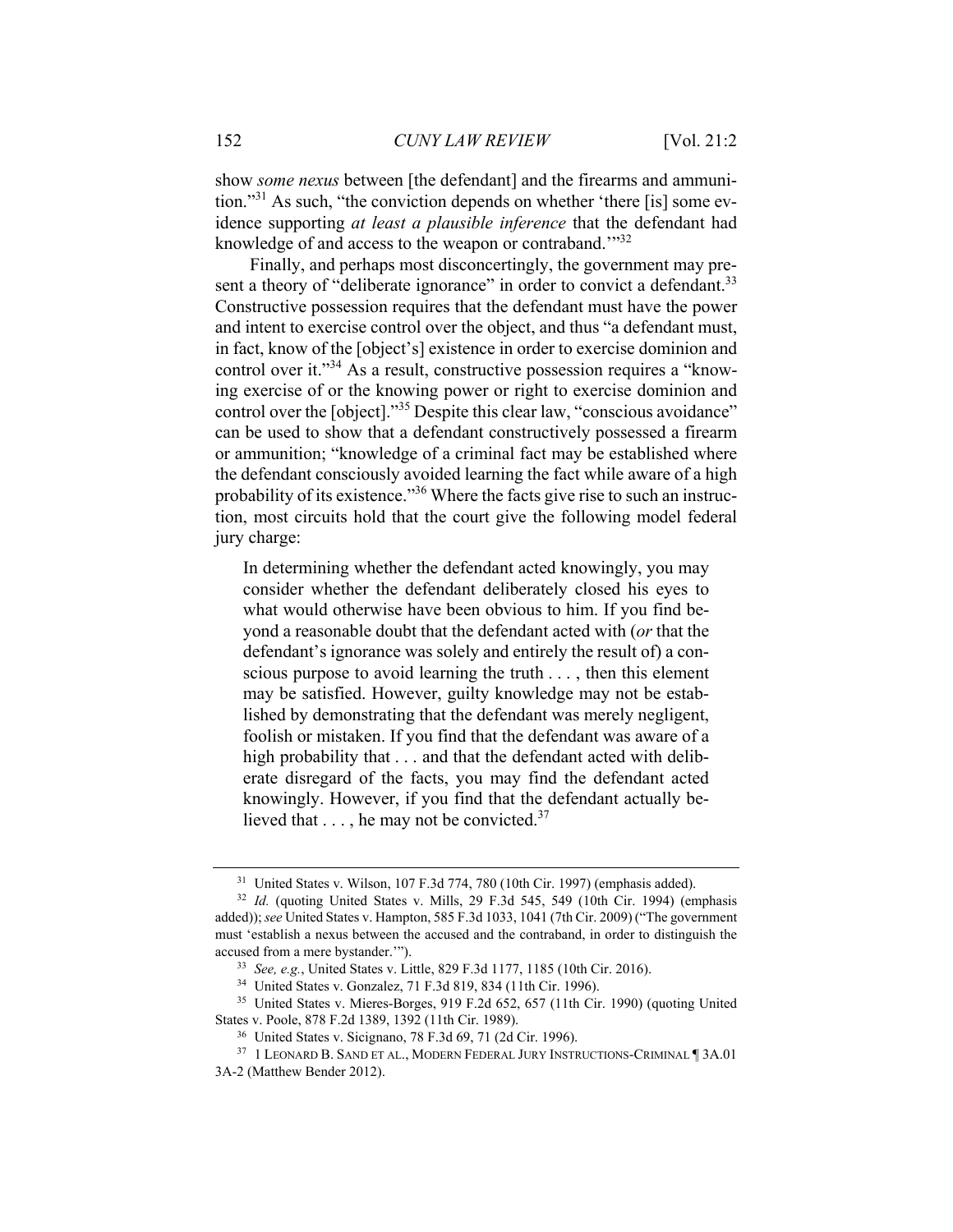Therefore, "knowing exercise of or the knowing power or right to exercise dominion and control over the [object]" can be proven if the defendant consciously avoided learning the truth about the existence of an object over which he possibly could have exercised dominion and control, had he not consciously avoided learning the truth about the existence of that object. $38$ 

## *B. What These Laws Seek to Prevent and Punish: Criminalizing the Status of Being a Felon, Rather Than Harmful Action*

The first federal statute preventing felons from possessing firearms was enacted in 1938, under the Federal Firearms Act.<sup>39</sup> It prohibited the possession of a firearm or ammunition by any person who had been convicted of a "crime of violence" or was a "fugitive from justice."40 A "crime of violence" was demarcated within this Act by several specific offenses, such as murder, manslaughter, rape, kidnapping, and assault with intent to kill, rape, or rob. $41$ 

The Federal Firearms Act was amended in 1968 and replaced with the Gun Control  $Act^{42}$  —which includes the "felon in possession" statute as it exists today. The "history of the 1968 Act reflects a similar concern with keeping firearms out of the hands of categories of potentially irresponsible persons, including convicted felons."43 In enacting this Act, Congress explicitly noted that those previously convicted of a felony "may not be trusted to possess a firearm without becoming a threat to society."<sup>44</sup> The assumption is:

[P]ossession of a gun gives rise to *some* risk that the gun may be used in an act of violence. By definition, without possessing a gun, one cannot use a gun for the commission of a violent act; with a gun, one can. Possession of a gun greatly increases one's ability to inflict harm on others and therefore involves some risk of violence.45

<sup>38</sup> *See Mieres-Borges*, 919 F.2d at 657 (quoting *Poole*, 878 F.2d at 1392). 39 Conrad Kahn, *Challenging the Federal Prohibition on Gun Possession by Nonviolent* 

*Felons*, 55 S. TEX. L. REV. 113, 113 (2013) (citing Federal Firearms Act of 1938, Pub. L. No. 75-785, 52 Stat. 1250 (repealed 1968)). 40 Federal Firearms Act of 1938, Pub. L. No. 75-785, § 2, 52 Stat. 1250, 1251 (repealed

<sup>1968).&</sup>lt;br><sup>41</sup> *Id.* at 1250.<br><sup>42</sup> Gun Control Act of 1968, Pub. L. No. 90-618, 82 Stat. 1213 (codified as amended in

scattered sections of 26 U.S.C.). 43 Barrett v. United States, 423 U.S. 212, 220 (1976). 44 Scarborough v. United States, 431 U.S. 563, 572 (1977) (quoting 114 CONG. REC.

<sup>13,868, 14,773 (1968)). 45</sup> United States v. Dillard, 214 F.3d 88, 93 (2d Cir. 2000)(emphasis in original).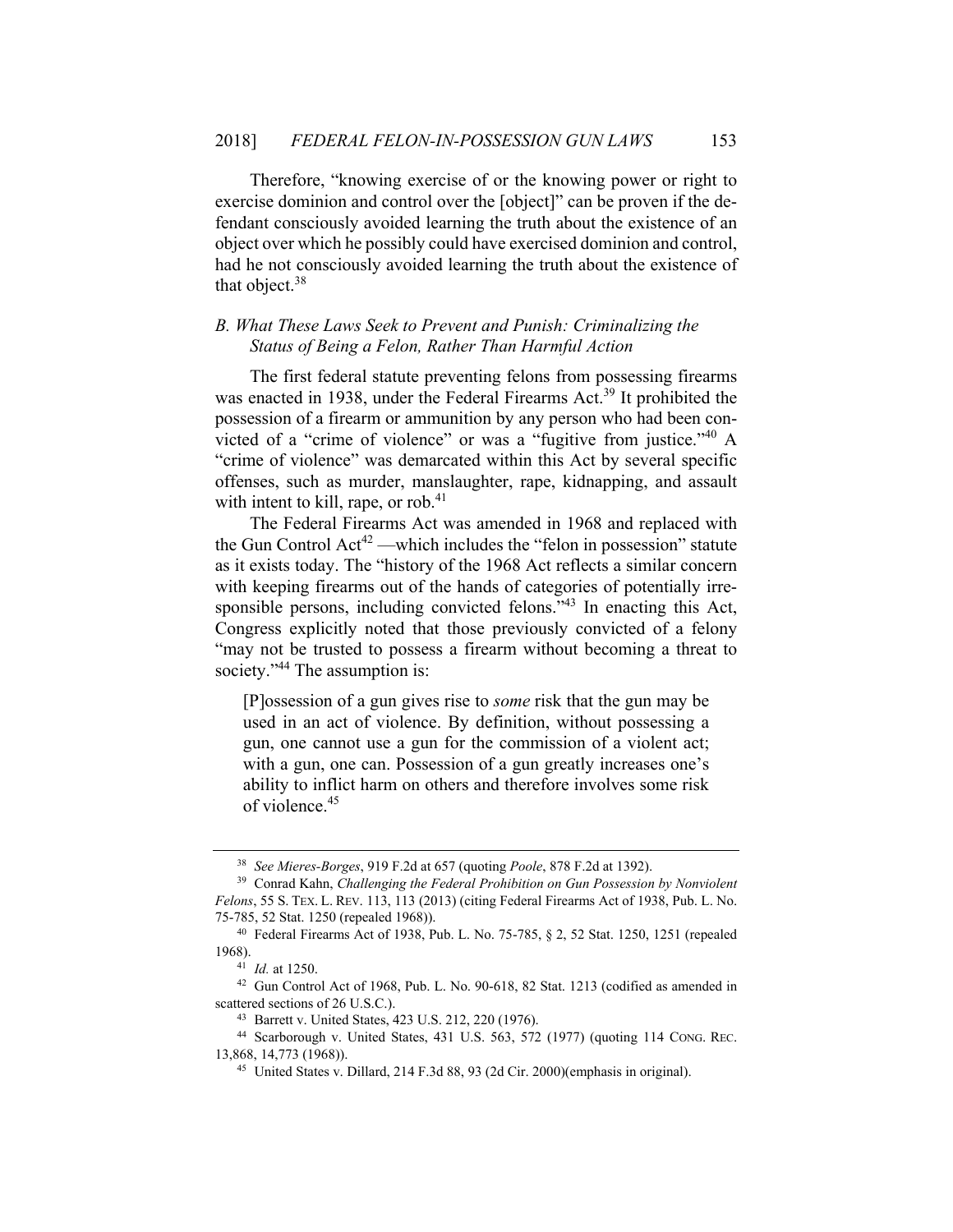Based on the assumptions underlying the "felon in possession" statute, it is clear that this statute criminalizes a possibility of harm rather than actual harm.<sup>46</sup> Consequently, the statute "serve[s] as a means of regulating dangerous products," and presumptively dangerous persons, "just as much as (if not more so than) dangerous conduct."47 By regulating the simple possession of potentially "dangerous products" within only a distinct group of people, i.e., those who have previously been convicted of a felony, the statute proscribes a "status offense" rather than an "action crime."48 A "status offense" is "[a] crime of which a person is guilty by being in a certain condition or of a specific character." $\frac{4}{9}$  Those previously convicted of a felony—regardless of the underlying violent or non-violent conduct of that felon—are categorically considered a threat for the rest of their lives. Their status of being a criminal in turn makes otherwise lawful acts (like possessing a firearm or ammunition) unlawful.

Moreover, the "felon in possession" statute is in essence a strict liability crime.<sup>50</sup> This offense penalizes the alleged possessor's status as a felon by criminalizing his presence in a home in which a firearm or ammunition is found.<sup>51</sup> Although the government must prove that the defendant "knowingly" possessed the firearm or ammunition,<sup>52</sup> this purported knowledge is assumed where the government demonstrates "*some nexus* between [the defendant] and the firearms and ammunition,"<sup>53</sup> as discussed above. This nexus, which establishes constructive possession, is most commonly proven by a defendant's residency.<sup>54</sup> As long as the government can show that the defendant resided in, or at some point "occupied," the home in which the firearm or ammunition is found, the government need not prove any knowledge on the defendant's part that the firearm or ammunition was stored in the home.<sup>55</sup> For example, "documents, receipts, photographs, and identification cards bearing [the defendant's] likeness and name" found in plain view during a search will provide sufficient evidence for constructive possession of a "handgun

<sup>46</sup> Benjamin Levin, *Guns and Drugs*, 84 FORDHAM L. REV. 2173, 2205 (2016).

<sup>&</sup>lt;sup>47</sup> *Id.* at 2214.<br><sup>48</sup> Markus Dirk Dubber, *Policing Possession: The War on Crime and the End of Criminal Law*, 91 J. CRIM. L. & CRIMINOLOGY 829, 920 (2001); *see also* United States v. Leviner, 31 F. Supp. 2d 23, 26 n.5 (D. Mass. 1998).<br><sup>49</sup> Status Crime, BLACK's LAW DICTIONARY (10th ed. 2014).<br><sup>50</sup> See Dubber, *supra* note 48, at 859.<br><sup>51</sup> See, e.g., United States v. Shorter, 328 F.3d 167, 172 (4th Cir. 2003).

<sup>&</sup>lt;sup>52</sup> *See, e.g.*, United States v. Games-Perez, 667 F.3d 1136, 1140 (10th Cir. 2012).<br><sup>53</sup> United States v. Wilson, 107 F.3d 774, 780 (10th Cir. 1997) (emphasis added).<br><sup>54</sup> *See, e.g., Shorter*, 328 F.3d at 172; United S

<sup>1999). 55</sup> *See Shorter*, 328 F.3d at 171-72.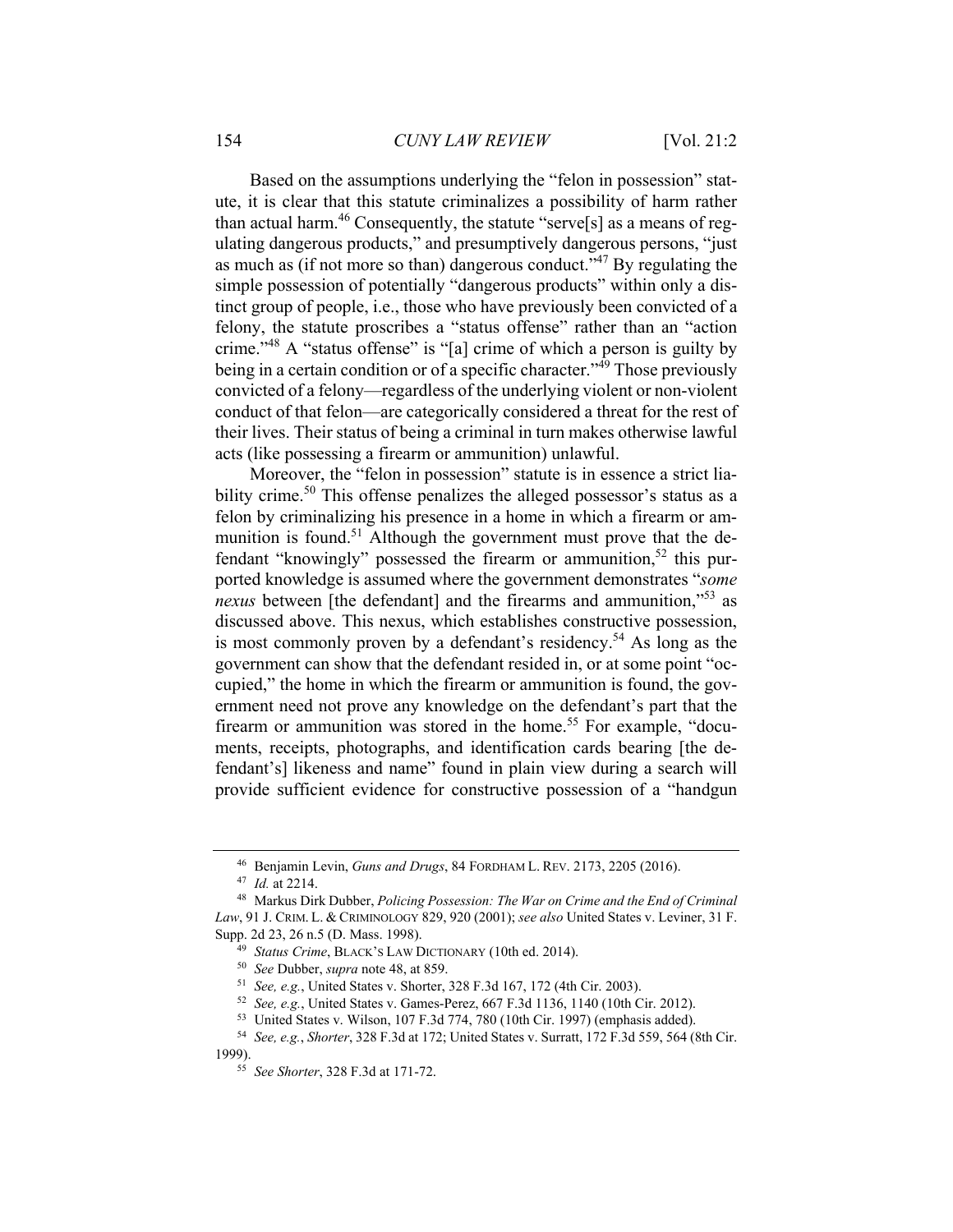[found] inside a hall closet, concealed in a car battery having a false lid."56 Similarly, a single "bill addressed to [the defendant] at the apartment," where he presumably lived with his wife, is sufficient to link the defendant to the residence, and thus sufficient to prove constructive possession of a "pistol in a bedside table and a shotgun in a box in the kitchen pan- $\text{trv.}$ "57

In some cases, persons previously convicted of a crime will be convicted under the "felon in possession" statute for having a connection to the residence, even where their residency or occupation of the premises is not proven.58 Therefore, this offense penalizes the alleged possessor's status as a felon by criminalizing his relationship with those who live in the home in which a firearm or ammunition is found. In *United States v. Spruill*, the Second Circuit held that there was sufficient evidence to convict the defendant under the "felon in possession" statute.<sup>59</sup> The government proved that the defendant "regularly stored his belongings in the attic; that additional garbage bags were found in the attic containing [his] clothing; and that nearby garbage bags were found in the attic containing a bulletproof vest, three handguns, and four boxes of ammunition."60 Although the attic was in the building where the defendant's girlfriend lived, and not the defendant, the court found that based on this evidence of garbage bags only, "a rational trier of fact [could] find beyond a reasonable doubt that [the defendant] had the power and intention to exercise dominion and control over the firearms found in the attic."61 In another Second Circuit case, the defendant's conviction was affirmed, even though the "dismantled .38 caliber revolver and three live .38 caliber bullets" were found in "a bag on top of a dresser" in the defendant's mother's home, and the defendant's mother testified that the firearm belonged to her. $62$ Constructive possession was based on the defendant's testimony that "he told the police his mother owned a revolver so as to cooperate with the investigation," and his mother's testimony that the defendant occasionally spent the night at her home.<sup>63</sup>

<sup>56</sup> *See Surratt*, 172 F.3d at 562. 57 *See Shorter*, 328 F.3d at 171. 58 *See, e.g.*, United States v. Spruill, 634 F. App'x. 312, 314 (2d Cir. 2015) (summary order), *cert. denied*, 137 S. Ct. 407 (2016); United States v. Payton, 159 F.3d 49, 56 (2d Cir. 1998). 59 *See Spruill*, 634 F. App'x. at 314. 60 *Id.* 

<sup>61</sup> *Id.*

<sup>62</sup> *See Payton*, 159 F.3d at 53-54. 63 *See id.* at 54. Additionally, the defendant testified that he lived with "his wife and children, and that he was only visiting [his mother's home] on the night of the search." *Id.*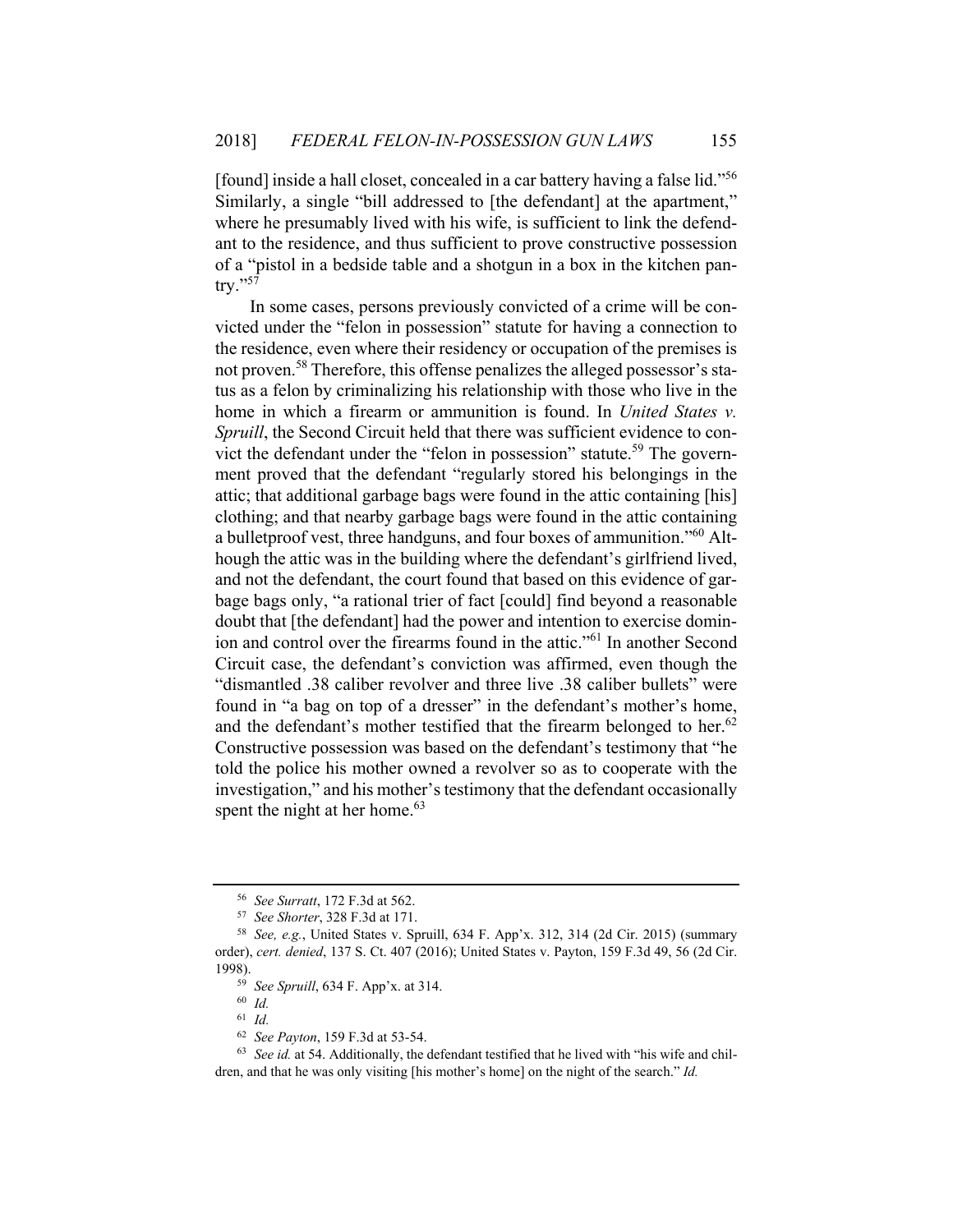As exhibited, persons who have previously been convicted of a felony are assumed to pose a risk to others and to be engaging in criminal activity just by their status and "nexus" with a firearm and/or ammunition.64 Mere possession of a firearm or ammunition—especially of ammunition on its own or inoperable firearms—presents harm to no one, but is treated as presenting a harm to others because of the criminal history of the person who allegedly possesses the item. Puzzlingly, other federal statutes criminalize the *sale or transportation*, by persons other than licensed dealers, of inherently dangerous weapons, but not the *mere possession* of such weapons.<sup>65</sup> These weapons are those which have no purpose other than to cause great injury or death to others: destructive devices, machine guns, short-barreled shotguns, and short-barreled rifles.<sup>66</sup> Because mere possession encompasses such a broad range of conduct—much more than the sale or transportation of a weapon—these inherently dangerous weapons statutes underscore the paradox of the "felon in possession" statute: there is a hyper-concern for the passive and harmless conduct of felons, but a decreased concern for the intrinsically violent conduct of non-felons.

Finally, the fact that the "felon in possession" statute criminalizes merely a status rather than a harmful action is blatantly emphasized by the mandatory minimums of imprisonment imposed for offenses during which a firearm is present. Pursuant to the federal criminal code that sets out the penalties for each offense, there is a five-year mandatory minimum when the defendant possesses a firearm in furtherance of a crime of violence or drug trafficking, a seven-year mandatory minimum if the firearm is "brandished" during such a crime, and a ten-year mandatory minimum if the firearm is "discharged."<sup>67</sup> Any person sentenced under this provision a "second or subsequent" time faces a mandatory minimum of

<sup>64</sup> *See* United States v. Wilson, 107 F.3d 774, 780 (10th Cir. 1997).

<sup>&</sup>lt;sup>65</sup> 18 U.S.C. § 922(a)(4) (2018) makes it unlawful for "any person, other than a licensed importer, licensed manufacturer, licensed dealer, or licensed collector, to transport in interstate or foreign commerce any destructive device, machinegun, . . . short-barreled shotgun, or short-barreled rifle . . . ." Under 18 U.S.C. § 922(b)(4) (2018), it is also unlawful for "any licensed importer, licensed manufacturer, licensed dealer, or licensed collector to sell or deliver . . . to any person any destructive device, machinegun, . . . short-barreled shotgun, or short-barreled rifle . . . ."<br><sup>66</sup> 18 U.S.C. §§ 922(a)(4), 922(b)(4).<br><sup>67</sup> 18 U.S.C. § 924(c)(1)(A) (2018). The interpretation of how one "uses," "carries," or

possesses "in furtherance of any such crime" a firearm under 18 U.S.C. §  $924(c)(1)(A)$  is not universally defined. The U.S. Supreme Court and many courts of appeals have addressed the definitions of these actions under certain circumstances, and there is not a single approach. *See, e.g.*, Bailey v. United States, 516 U.S. 137, 138-39 (1995); United States v. Henry, 819 F.3d 856, 865 (6th Cir. 2016); United States v. Gurka, 605 F.3d 40, 44 (1st Cir. 2010). However, while the interpretation of this statute certainly affects the sentencing of a "felon in possession," a further discussion of the various interpretations is outside the purview of this paper.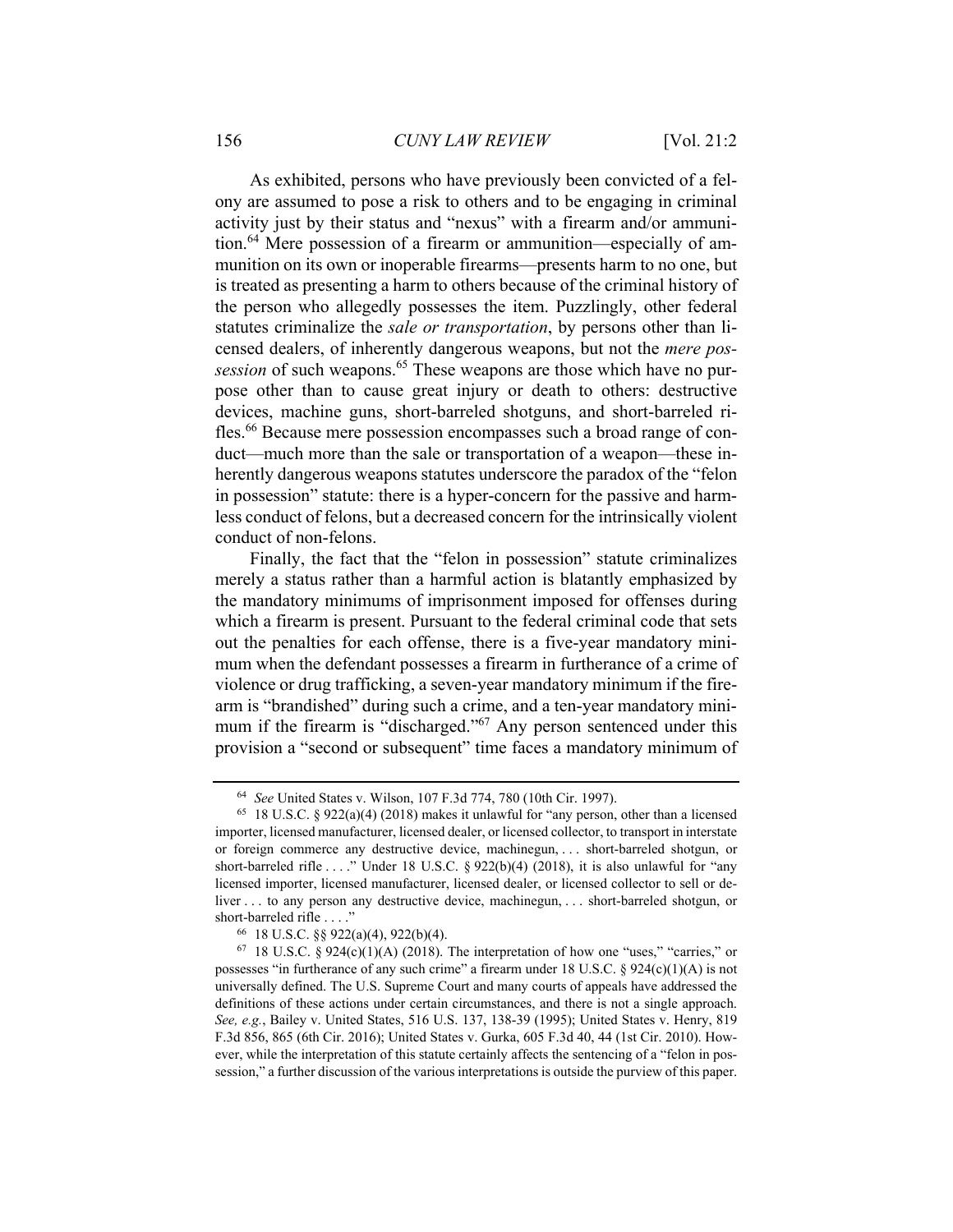twenty-five years' imprisonment, regardless of how the firearm is used, i.e., possessed, brandished, or discharged.<sup>68</sup> As for the inherently dangerous weapons discussed above, any person sentenced under this provision who possessed "a short-barreled rifle, short-barreled shotgun, or semiautomatic assault weapon," faces a mandatory minimum of ten years' imprisonment, and if the person possessed instead a "machinegun or a destructive device," he faces a mandatory minimum of thirty years' imprisonment.69 Where the person is convicted under this provision a "second or subsequent" time and possessed a "machinegun or a destructive device," he will be sentenced to imprisonment for life. $70$ 

Thus, a person previously convicted of a felony who uses or possesses a firearm to commit or during the commission of "a crime of violence or drug trafficking crime" is not only subject to conviction and the associated punishment under the "felon in possession" statute, but also faces a mandatory minimum of five, seven, or ten years' imprisonment for the use of that firearm.<sup>71</sup> If he uses an inherently dangerous weapon, these mandatory minimums are even greater. If the fear is that persons previously convicted of a felony are more dangerous than others, and even more dangerous when able to possess a firearm and/or ammunition, or when in the presence of a firearm and/or ammunition, then the mandatory minimums provided under the federal criminal code sufficiently address this fear and deter possibly harmful conduct.

III. UNEQUAL AND RACIALLY DISPROPORTIONATE CRIME CONTROL EFFORTS AND ENFORCEMENT OF "FELON IN POSSESSION" LAWS

#### *A. Those Previously Convicted of a Felony are Disproportionately Black*

The "felon in possession" statute only applies to those previously convicted of a felony in any domestic court.<sup>72</sup> On its face, this law is clearly race-neutral. However, when analyzing the rates at which Blacks are arrested, prosecuted, and convicted of felony offenses, in comparison to those of whites, it is apparent that this law disparately affects Black populations.

The United States has the highest per capita prison population in the world.<sup>73</sup> Black males are overrepresented in the prison population, which

<sup>68 18</sup> U.S.C. § 924(c)(1)(C)(i).

<sup>&</sup>lt;sup>69</sup> *Id.* at § 924(c)(1)(B).<br><sup>70</sup> *Id.* at § 924(c)(1)(C)(ii).<br><sup>71</sup> *Id.* at § 924(c)(1)(A).<br><sup>72</sup> *See* Small v. United States, 544 U.S. 385, 394 (2005).<br><sup>73</sup> *See* Roy WALMSLEY, INT'L CTR. FOR PRISON STUDIES, WORLD PRIS LIST 3 (2013), https://perma.cc/TK22-2CL2. There are currently over 2.2 million people incarcerated in the United States. *Id.*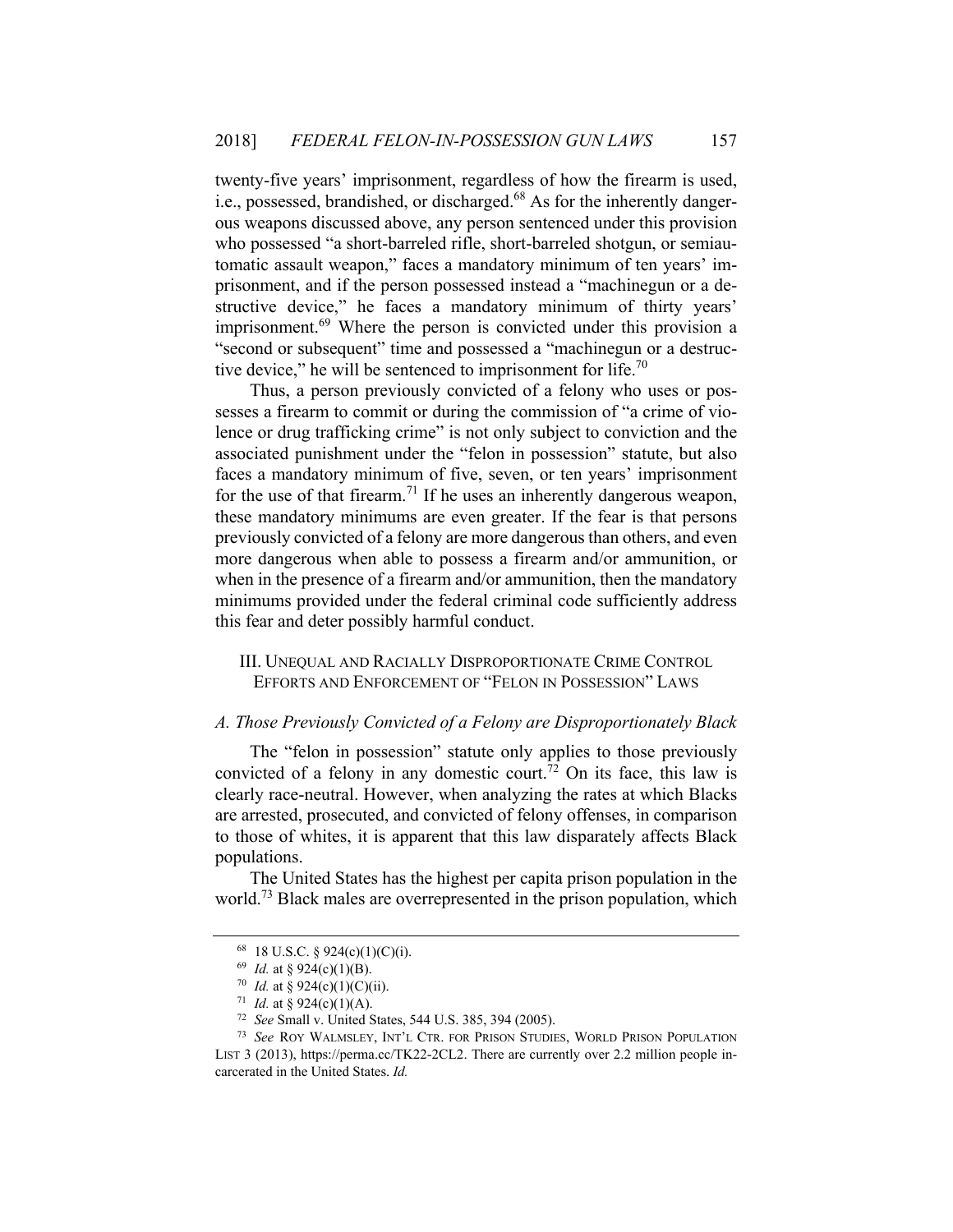is disproportionate to the percentage of Blacks in the general population.<sup>74</sup> To clarify, prisons, rather than jails, are typically facilities in which persons convicted of felonies spend their term of incarceration.<sup>75</sup> Since 1850, when the first prison statistics were published, it has been evident that Blacks are overrepresented in state and federal prisons.<sup>76</sup> Despite the low general national population, "the combined percentage of . . . [B]lacks and other minority groups incarcerated by the criminal justice system has ranged between 40% and 50% of all inmates present."<sup>77</sup> For example, in 1923, not long before the federal "felon in possession" law was enacted, people who are Black made up only 10% of the national population, but 31% of the national prison population; this same year, whites made up nearly 90% of the general population, but only 68% of the national prison population.78

Over the years, the Black prison population has steadily increased at a faster rate than their proportion of the general population, while the white prison population has decreased more in line with their slow decrease in the general population.<sup>79</sup> The Black prison population had risen from 31% in 1923 to 34% by 1950, while Blacks as a portion of the general population remained around 10%; over the same period, the white prison population decreased from 68% to 65% while white people remained at about 90% of the general prison population.<sup>80</sup> Ten years later, by 1960, the Black prison population had risen, yet again, to 37%, while their representation of the general population only rose to  $10.5\%$ <sup>81</sup>. In that decade, the white prison population decreased to 61%, but the general white population decreased by a little over one percent to  $88.6\%$ .<sup>82</sup> With the rising levels of incarcerated Blacks in the 1960s, the federal govern-

<sup>74</sup> *See* Janice Williams, *White Men Vs. Black Men Prison Statistics 2016: Why Are More African American Males Incarcerated?*, INT'L BUS. TIMES (Oct. 5, 2016, 11:41 AM), https://perma.cc/8EPP-NWXR.

<sup>75</sup> *See FAQ Detail: What Is the Difference Between Jails and Prisons?*, BUREAU JUSTICE STAT., https://perma.cc/U5JN-F7QJ (last visited May 18, 2018). 76 Robert Johnson, Ania Dobrzanska & Seri Palla, *The American Prison in Historical* 

*Perspective: Race, Gender, and Adjustment*, *in* PRISONS:TODAY AND TOMORROW 23 (Joycelyn M. Pollock ed., 2005), https://perma.cc/DJ8F-JNMW; *see also* MARGARET WERNER CAHALAN, BUREAU OF JUSTICE STATISTICS, U.S. DEP'T OF JUSTICE, HISTORICAL CORRECTIONS STATISTICS IN THE UNITED STATES, 1850-1984 92 (1986), https://perma.cc/A2DK-EXJ3.<br><sup>77</sup> Johnson, Dobrzanska & Palla, *supra* note 76, at 23.<br><sup>78</sup> See CAHALAN, *supra* note 76, at 64; *see also* FRANK HOBBS & NICOLE STOOPS,

CENSUS BUREAU, DEMOGRAPHIC TRENDS IN THE 20TH CENTURY: CENSUS 2000 SPECIAL REPORTS 77 (2002), https://perma.cc/3BJB-MEK3. 79 *See* CAHALAN, *supra* note 76, at 64; *see also* HOBBS & STOOPS, *supra* note 78, at 77*.* 

<sup>&</sup>lt;sup>80</sup> See CAHALAN, supra note 76, at 65; see also HOBBS & STOOPS, supra note 78, at 77.<br><sup>81</sup> See CAHALAN, supra note 76, at 65; see also HOBBS & STOOPS, supra note 78, at 77.

<sup>82</sup> *See* CAHALAN, *supra* note 76, at 65; *see also* HOBBS & STOOPS, *supra* note 78, at 77.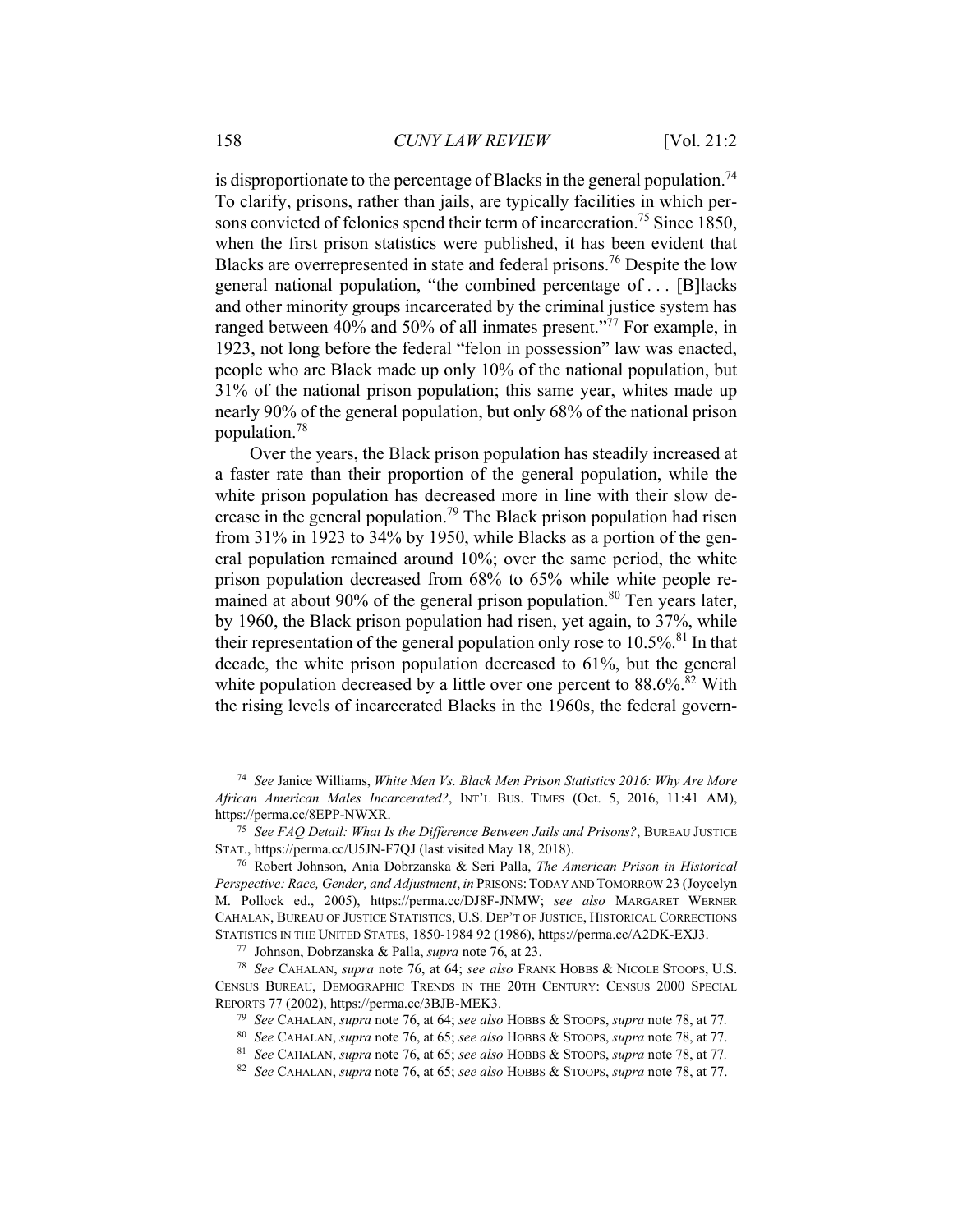ment passed the Gun Control Act of 1968—a harsher "felon in possession" law compared to its predecessor—the Federal Firearms Act of 1938.83

This disproportionate rate of incarceration of Blacks has continued in the last half century and continues today. In 2015, approximately 13.3% of the national population was Black, but the national state prison population consisted of 38% Black male inmates.<sup>84</sup> The federal prison population of Black inmates was nearly the same at  $37.8\%$ .<sup>85</sup> In the same year, white males made up approximately 77% of the national population, and the national white population in state prisons was less than that of the national Black population in state prisons at  $35\%$ .<sup>86</sup> The federal prison population of white inmates was slightly higher at  $58.7\%$ .<sup>87</sup> Overall, it is estimated that Blacks are five times more likely than whites to be incarcerated in a prison at some point in their lives.<sup>88</sup>

Imprisonment rates for drug charges are even more imbalanced. In 2003, for example, Blacks comprised approximately 12% of the national population, and 14% of drug users and sellers, as reported on national household surveys.<sup>89</sup> In the same year, 34% of those arrested for drug offenses were Black, and 45% of the national state prison population serving a period of incarceration for a drug offense were Black.<sup>90</sup> As such, Black men were about twelve times more likely to serve a period of imprisonment for a felony drug offense than white men.<sup>91</sup> Clearly, Blacks and Black men in particular—are much more likely to have been convicted of a felony than whites.

## *B. Federally Endorsed Disparate Treatment of Black Communities*

The pre-existing disproportionate numbers of Blacks who have been convicted of a felony translates into similarly disproportionate numbers of Blacks who are convicted under the federal "felon in possession" law. For example, in fiscal year 2015, 51% of all persons convicted under the

<sup>83</sup> *See* Gun Control Act of 1968, Pub. L. No. 90-618, 82 Stat. 1213 (prohibiting all convicted felons, drug users and mentally ill people from buying guns, raising the age to purchase drugs to 21, and expanding licensing requirements). *Cf.* Federal Firearms Act of 1938, Pub. L. No. 75-785, 52 Stat. 1250 (prohibiting only people under indictment and convicted of crimes of violence from buying guns and requiring gun dealers to record their sales). 84 Williams, *supra* note 74. 85 *Id.* 

<sup>86</sup> *Id.* 

<sup>87</sup> *Id.* 

<sup>88</sup> *Id.* 

<sup>89</sup> Marc Mauer & David Cole, *Five Myths About Incarceration*, WASH. POST (June 17, 2011), http://perma.cc/GXX4-E9J8. 90 *Id.*

<sup>91</sup> *Id.*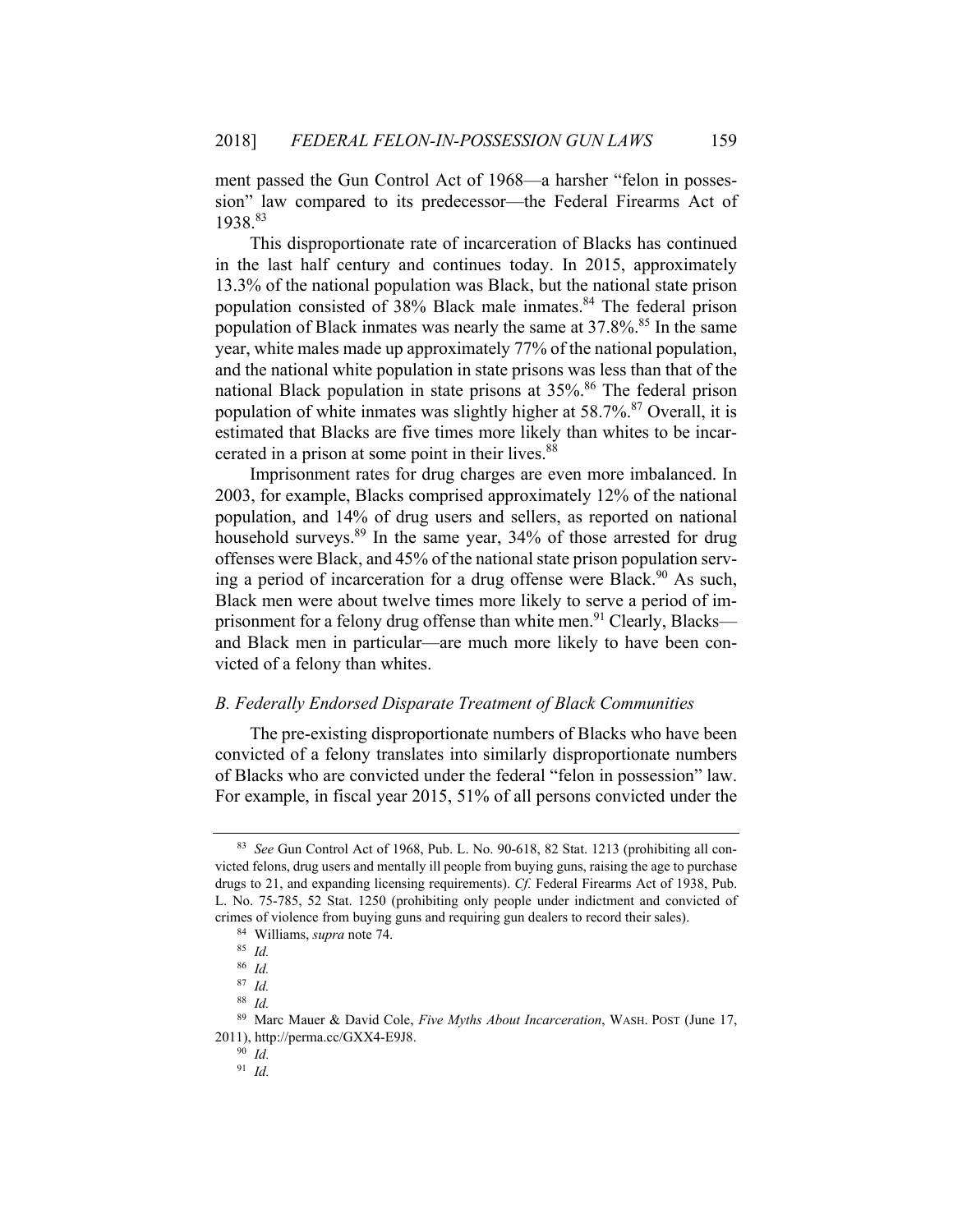law were Black, while only  $26.1\%$  were white.<sup>92</sup> However, the disproportionate rates at which Blacks are convicted of felonies—and thus susceptible to a "felon in possession" charge—are only a small component of why Blacks are disparately affected by federal "felon in possession" laws.

Federal programs have existed for twenty-six years to ensure the most aggressive enforcement of gun laws and have been set up to systemically target Black communities.<sup>93</sup> All states have their own penal law similar to the federal "felon in possession" statute.<sup>94</sup> In 1991, the Attorney General of the Bush Sr. Administration announced "Project Triggerlock."<sup>95</sup> Under this program, the U.S. Attorneys' offices allocated additional resources to prosecute gun offenses with local law enforcement agencies.<sup>96</sup> The program primarily focused on the enforcement of the federal "felon in possession" law.<sup>97</sup> The program was implemented in just several jurisdictions within the country.<sup>98</sup> The Criminal Division of the U.S. Department of Justice directed the U.S. Attorney from each district to create a task force between federal, state, and local representatives to establish and develop an enforcement strategy.<sup>99</sup>

The U.S. Attorneys' offices collaborated with local police departments to prosecute offenders brought in by police officers in federal court, where the offenders "would face 'the full force of federal sentences with a commitment to no plea bargaining.'"100 The intended goal was to "protect the public by putting the most dangerous offenders in prison for as long as the law allows."<sup>101</sup> Indeed, federal sentences for gun offenses, such as 18 U.S.C.  $\S 922(g)(1)$  or the "felon in possession" statute, are

<sup>&</sup>lt;sup>92</sup> U.S. SENTENCING COMM'N, QUICK FACTS: FELON IN POSSESSION OF A FIREARM 1, http://perma.cc/8QKA-RH26. Of all persons convicted of this offense, 98.4% were male. *Id.*

<sup>93</sup> *See* Bonita R. Gardner, *Separate and Unequal: Federal Tough-on-Guns Program Targets Minority Communities for Selective Enforcement*, 12 MICH.J.RACE & L. 305, 305 (2007). 94 Professor Gardner reported in her 2007 article *Separate and Unequal: Federal Tough-*

*on-Guns Program Targets Minority Communities for Selective Enforcement*, that all states except Vermont have laws prohibiting persons previously convicted of a felony from possessing a firearm. *Id.* at 314. In 2015, Vermont passed a bill that makes firearm possession a misdemeanor by a person previously convicted of a violent or drug trafficking felony. *See* Morgan True, *Senate OKs Bill That Prohibits Certain Criminals from Owning Guns*, VTDIGGER (Mar. 25, 2015), https://perma.cc/LY7W-R6AG. 95 Daniel C. Richman, *"Project Exile" and the Allocation of Federal Law Enforcement* 

*Authority*, 43 ARIZ. L. REV. 369, 374 (2001).<br><sup>96</sup> *Id.* at 374-75.<br><sup>97</sup> David E. Patton, *Guns, Crime Control, and a Systemic Approach to Federal Sentenc-*

ing, 32 CARDOZO L. REV. 1427, 1440 (2011).<br><sup>98</sup> Gardner, *supra* note 93, at 309.<br><sup>99</sup> Richman, *supra* note 95, at 374-75.<br><sup>100</sup> *See id.* at 374 (quoting AP, *Thornburgh Orders Drive on Gun Violence*, N.Y. TIMES

<sup>(</sup>Mar. 27, 1991), http://perma.cc/4E6G-55MK). 101 *See id.* (citation omitted).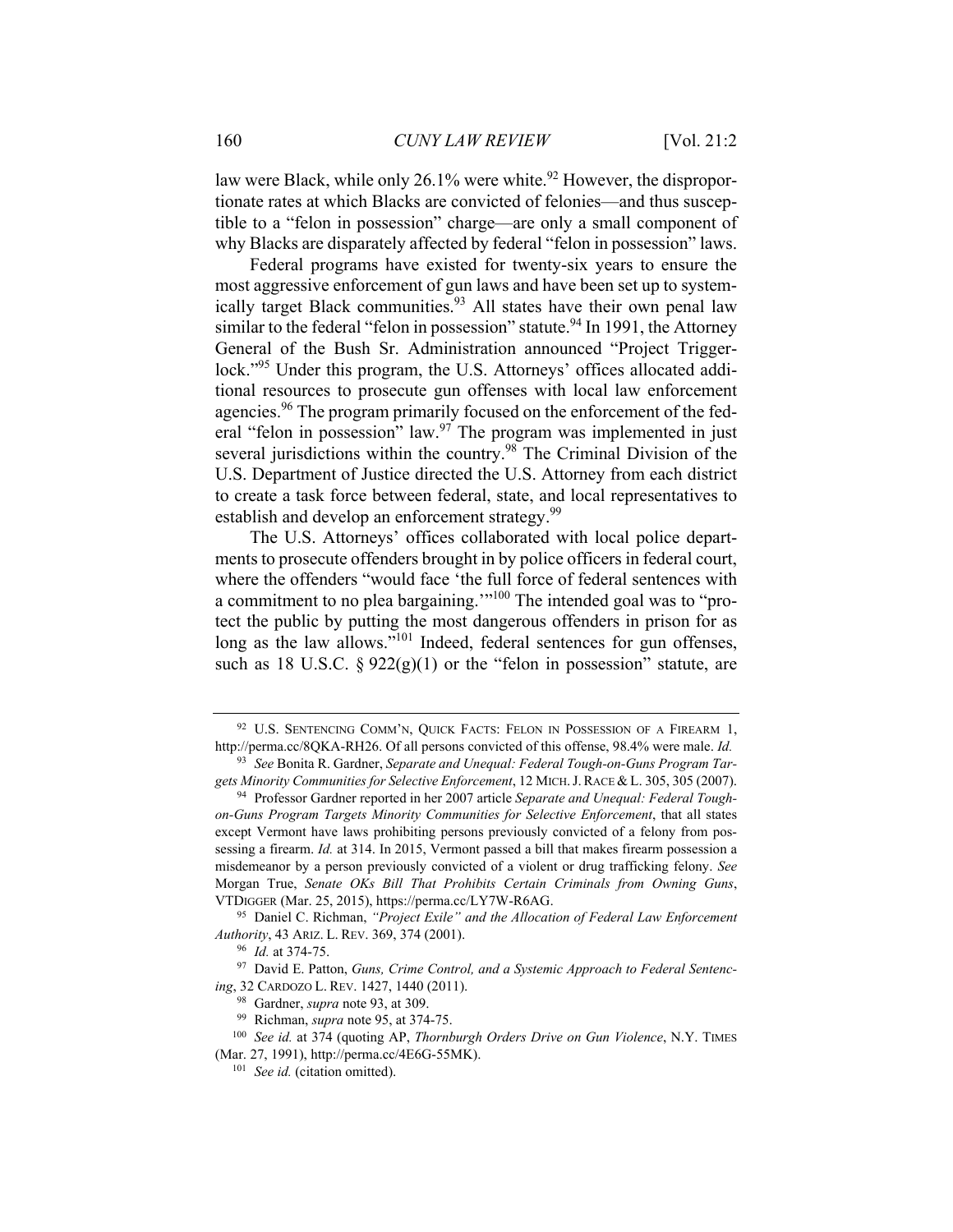more severe, resulting in terms of incarceration far longer than their state counterparts.<sup>102</sup> Within the first six months of project Triggerlock's announcement, over 2,600 defendants were charged under the federal "felon in possession" law nationwide. $103$ 

Based on the concept and perceived successes of Project Triggerlock, the U.S. Attorney of the Eastern District of Virginia began its own sub-project, Project Exile, in 1997.<sup>104</sup> The U.S. Attorney was determined to prosecute "all felons with guns," so that these offenders would be held without bail under federal bond statutes, subjected to lengthier incarceration terms under federal law, and "'exiled' to federal prison," rather than be able to serve time closer to their communities.<sup>105</sup> Similar to Project Triggerlock, local police departments in the Eastern District of Virginia would review the firearm possession crimes and determine whether the conduct violated a federal crime, mainly the "felon in possession" statute and the statute that criminalizes the possession of a firearm during a crime of violence or drug trafficking.106 If the conduct allegedly violated federal law, the police department would refer the case to the United States Attorney for the Eastern District of Virginia.<sup>107</sup> Essentially, a state police officer was initially responsible for informing federal prosecutorial officials, and then the case would be diverted from state to federal court, subject to the United States Attorney's review and discretion.<sup>108</sup> After two years of the project's implementation, the district had obtained 302 "felon in possession" convictions.<sup>109</sup> Additionally, the average incarceration sentences were over fifty-three months, or at least four and a half years. $110$ 

Project Exile's extreme racial disparities in federal prosecution was clearly discussed in *United States v. Jones* by a three-judge panel of the Eastern District of Virginia court.<sup>111</sup> In 1998, Chad Ramon Jones, a Black resident of Richmond, Virginia, was charged in state court for violating several state criminal laws.<sup>112</sup> However, Mr. Jones's case was transferred to federal court as a result of Project Exile.<sup>113</sup> Mr. Jones moved to dismiss the indictment based on the argument, *inter alia*, that Project Exile resulted in selective federal prosecution based on race and thus violated his

<sup>102</sup> Patton, *supra* note 97, at 1440, 1442.

<sup>&</sup>lt;sup>103</sup> See Richman, *supra* note 95, at 375.<br><sup>104</sup> See Gardner, *supra* note 93, at 309.<br><sup>105</sup> See *id.* at 309-10 (citation omitted).<br><sup>106</sup> United States v. Jones, 36 F. Supp. 2d 304, 307 (E.D. Va. 1999).<br><sup>107</sup> Id.

<sup>108</sup> *See id.* at 311-12. 109 Gardner, *supra* note 93, at 310.

<sup>110</sup> *Id.*

<sup>111</sup> *See Jones*, 36 F. Supp. 2d at 311-13. 112 *Id.* at 306-07. 113 *Id.* at 307.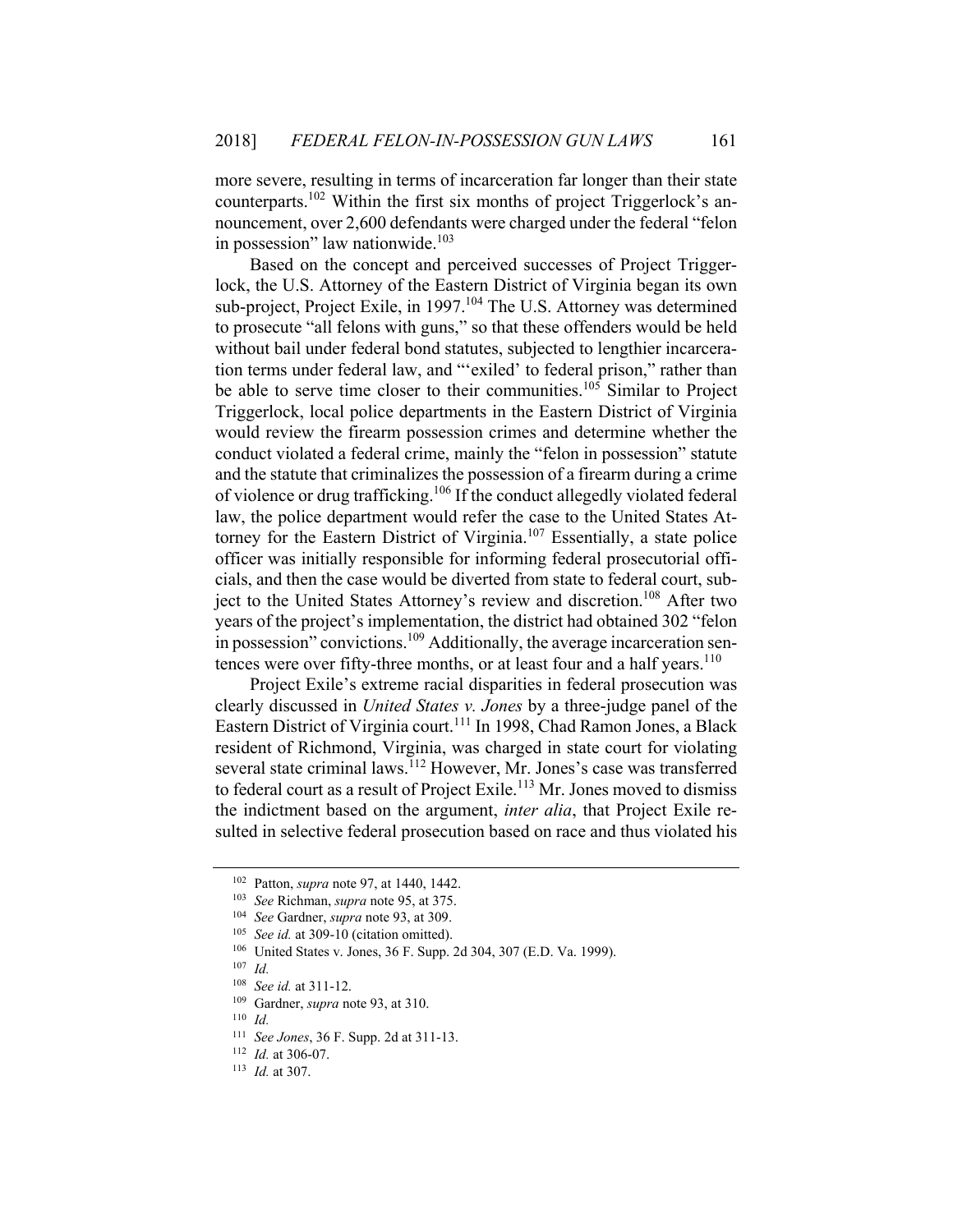due process rights under the Fifth Amendment of the U.S. Constitution.<sup>114</sup> "Constrained by equal protection and selective prosecution case law,"115 the court ultimately denied Mr. Jones' motion to dismiss. The court nevertheless "t[ook] th[e] opportunity to express . . . concern about the discretion afforded individuals who divert cases from state to federal court for prosecution under Project Exile."116 The court stated, "[t]he inability of the prosecutors to explain the procedure clearly is disquieting and casts some doubt on the assertion that race places no role in deciding whether a particular case is to be federally prosecuted."117 Moreover, the court explained the resulting racial disparities of federal prosecution:

Prosecutors have implemented Project Exile in Richmond and Norfolk . . . . [T]he population of each [city] is substantially African-American. In these areas, federal firearms statutes are aggressively enforced. The same statutes, however, are rarely enforced in more rural areas of the [same district]. This geographic variance means that defendants charged with firearms offenses in outlying areas of the [district], who are more likely to be Caucasian, evade federal prosecution . . . [for] identical conduct. Additionally, the record is that approximately *ninety percent* of the Project Exile defendants are African-American. Accordingly, there is *little doubt* that Project Exile has a disparate impact on African-American defendants.<sup>118</sup>

Although the court found that there was a disparate impact on Black defendants, it stated that it was "unwilling to ascribe an unconstitutional intent to those responsible for Project Exile absent clear evidence of a racially discriminatory intent."119

Despite the justices' unambiguous concerns regarding Project Exile, the project continued, and was supported by both Democrats and Republicans.120 In 1999, the same year that *United States v. Jones* was decided, the National Rifle Association ("NRA") contributed \$125,000 to adver-

<sup>114</sup> *See* Gardner, *supra* note 93, at 311. 115 *Id.*

<sup>&</sup>lt;sup>116</sup> *Jones*, 36 F. Supp. 2d at 311.<br><sup>117</sup> *Id.* at 311 n.9.<br><sup>118</sup> *Id.* at 312 (emphasis added).<br><sup>119</sup> *Id.* at 313.<br><sup>120</sup> Gardner, *supra* note 93, at 310. Project Triggerlock continued despite the change in presidential administration. Under the Clinton Administration, the federal program "remained 'in full force,'" and in fact was explained to be "an 'important component' of the Anti-Violent Crime Initiative," which was announced in 1994. Richman, *supra* note 95, at 375-76 (quoting *Prosecution of Federal Gun Crimes: Hearing Before the Subcomm. on Crime & Criminal Justice of the H. Judiciary Comm.*, 103d Cong. 4 (1994)).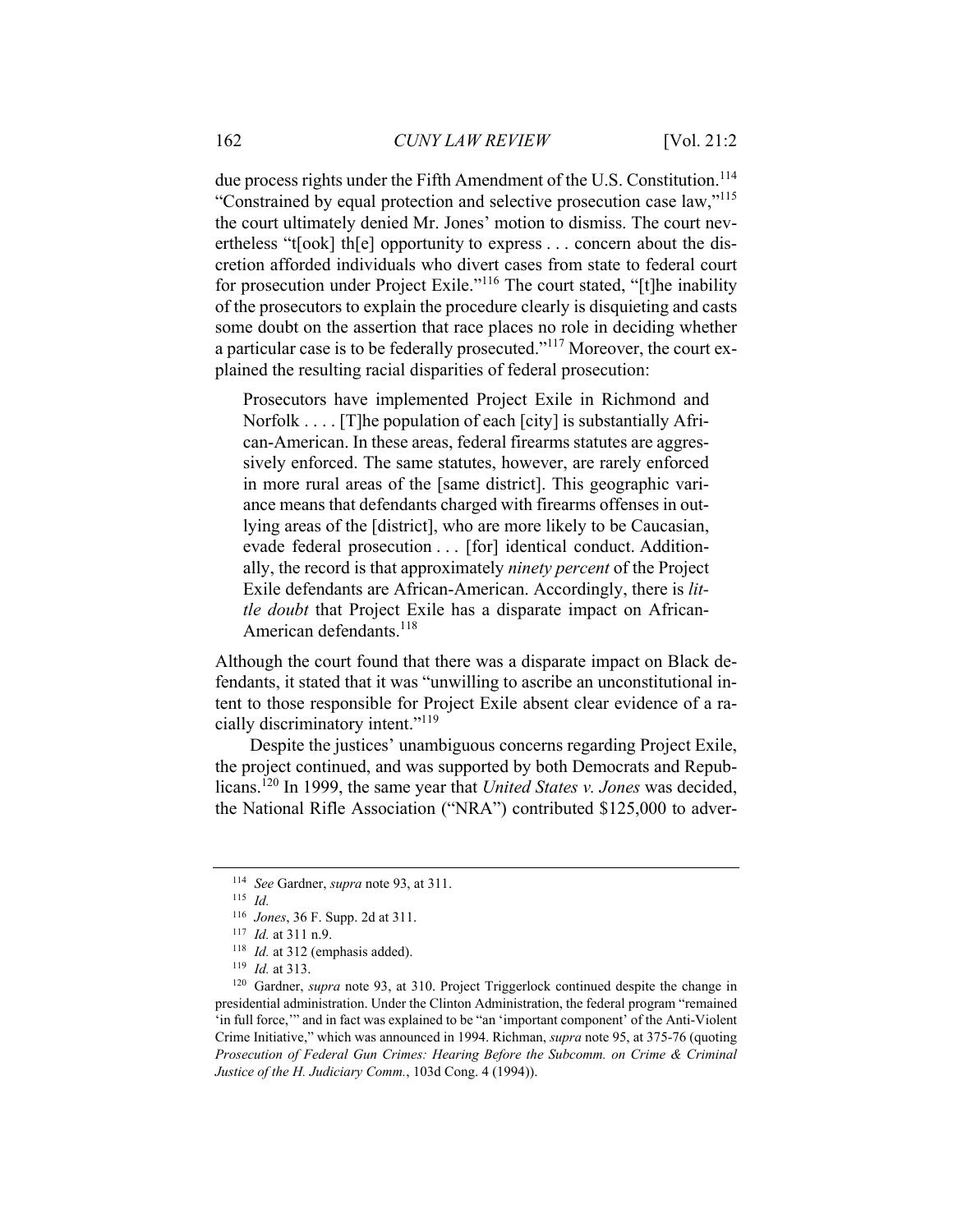tise for Project Exile and the NRA's President applauded the federal prosecutors during hearings on the project.<sup>121</sup> NRA opponents and gun control advocates also supported the project.<sup>122</sup> Between 1991 and 2001, while Project Triggerlock and Project Exile were enforced, federal prosecutions under the "felon in possession" law doubled.<sup>123</sup> The projects were deemed successes and were the "footprint" for today's national program, "Project Safe Neighborhoods."124

Project Safe Neighborhoods started in May 2001 under the Bush Jr. Administration.<sup>125</sup> The Administration allocated more than \$900 million for the first three years of the program, primarily to hire additional Assistant U.S. Attorneys and ATF agents (agents of the Justice Department's Bureau of Alcohol, Tobacco, Firearms and Explosives).<sup>126</sup> The national federal firearm prosecutions increased by approximately 73% from 2000 to  $2005$ <sup>127</sup>

Project Safe Neighborhoods, much like Project Exile, as determined in *United States v. Jones*, targets Black communities and disparately impacts Black defendants.128 This disparate impact is evidenced by two practices: the targeted implementation of this project in certain jurisdictional districts, and the federal prosecutors' imbalanced exercise of their discretion to remove cases from state court and to indict under the might of federal law. First, the districts in which this project is implemented are disproportionately Black.<sup>129</sup> More than half of the national Black population lives in thirty metropolitan areas.<sup>130</sup> Project Safe Neighborhoods targets every single one of these thirty metropolitan areas, which have the largest Black populations of all metropolitan areas.<sup>131</sup> Moreover, of the fifty-four cities with populations exceeding 100,000—where African Americans make up 30% or more of the population—Project Safe Neighborhoods focuses on at least forty-four of those communities.<sup>132</sup> Of these

<sup>121</sup> Gardner, *supra* note 93, at 310. 122 *See id.* 

<sup>123</sup> Patton, *supra* note 97, at 1441. 124 Gardner, *supra* note 93, at 311. 125 *Id.* 

<sup>126</sup> *Id.*; *see also About the Bureau of Alcohol, Tobacco, Firearms and Explosives*, ATF BUREAU OF ALCOHOL, TOBACCO, FIREARMS & EXPLOSIVES*,* https://perma.cc/FK4Y-GHKG (last visited May 18, 2018).

<sup>&</sup>lt;sup>127</sup> Gardner, *supra* note 93, at 311.<br><sup>128</sup> United States v. Jones, 36 F. Supp. 2d 304, 312 (E.D. Va. 1999).

<sup>&</sup>lt;sup>129</sup> Gardner, *supra* note 93, at 316.<br><sup>130</sup> See *id.* (citing DOUGLAS S. MASSEY & NANCY A. DENTON, AMERICAN APARTHEID: SEGREGATION AND THE MAKING OF THE UNDERCLASS 62 (1993)).<br><sup>131</sup> *Id.* 

<sup>132</sup> *Id.*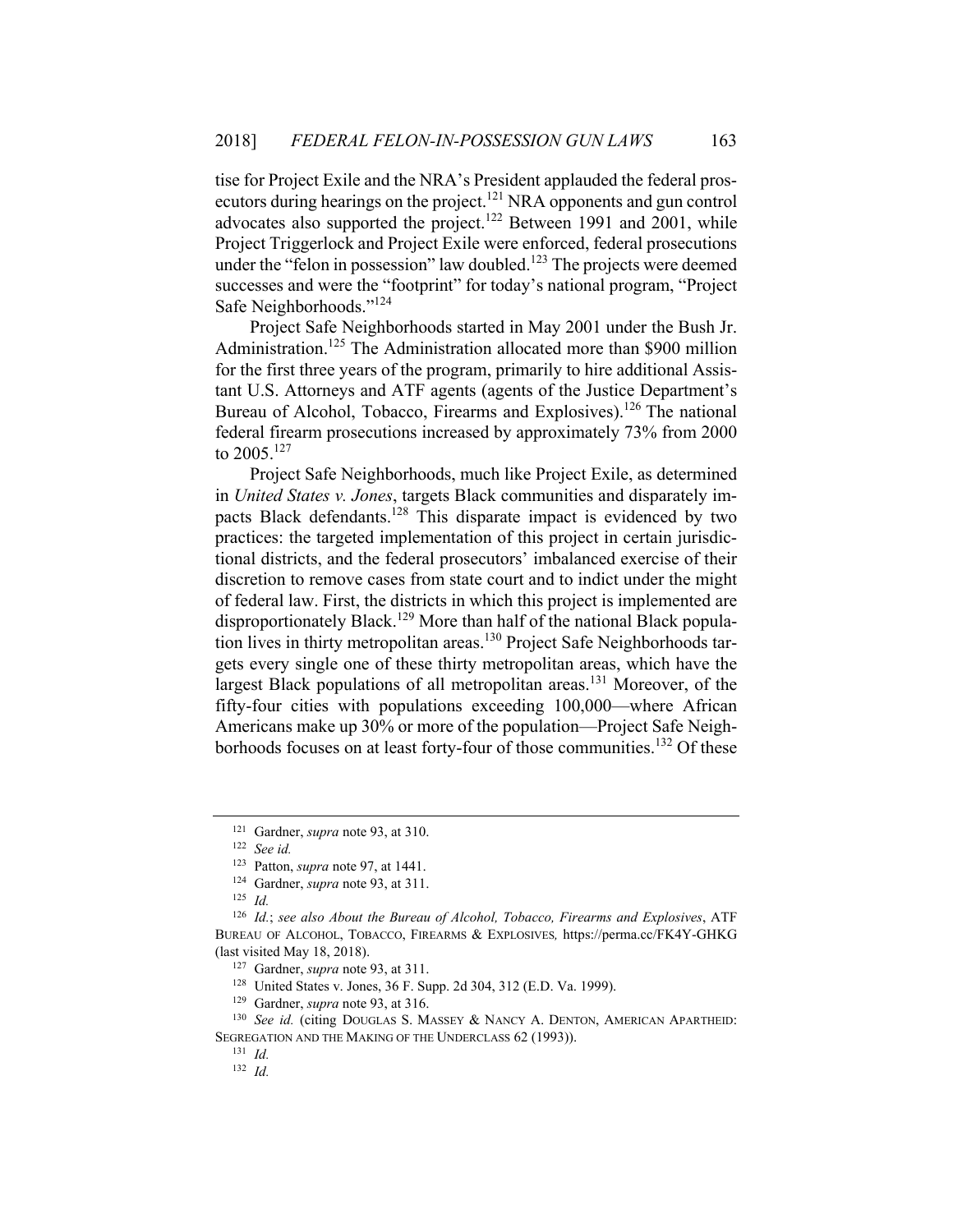metropolitan areas, people who are Black make up 30% or more of the population, but make up less than  $14\%$  of the national population.<sup>133</sup>

Second, defendants whose cases are removed from state court are disproportionately Black as well.<sup>134</sup> For example, in the Eastern District of Michigan, nearly 90% of defendants prosecuted under federal law through Project Safe Neighborhoods are Black.<sup>135</sup> Over 80% of defendants prosecuted under federal law through Project Safe Neighborhoods in the Southern District of New York are Black.136 Under Cincinnati's Project Safe Neighborhood's initiative, over 90% of all defendants are Black.<sup>137</sup> Despite numerous cases in many of these targeted districts, in which defendants raise arguments of selective prosecution resulting from Project Safe Neighborhoods, these defendants do not see relief.<sup>138</sup> The nationwide pursuit to prosecute these offenses under the clout of federal law continues, and the harsh sentences are imposed, as the Project guarantees.139

## IV. HOW WE GOT HERE: THE RACIALLY-MOTIVATED HISTORY OF GUN LAWS AND CRIME CONTROL

#### *A. The Early History of Disarming Blacks*

In the context of the social and legal history of the United States, it is not surprising that federal gun control laws are overbroad, criminalize even innocent behavior, and are disparately enforced against Black communities. Indeed, since the first colonists set foot on the New World, firearm and weapon control laws were enacted to suppress the enslaved and free Black populations. $140$ 

<sup>&</sup>lt;sup>133</sup> *Id.* <br><sup>134</sup> *Id.* at 316-17.

<sup>&</sup>lt;sup>135</sup> Gardner, *supra* note 93, at 317 (citing Hubbard v. United States, No. Crim. 04-80321, 2006 WL 1374047, at \*2 (E.D. Mich. May 17, 2006) ("Of the 61 defendants prosecuted under the program, 54 were African-American, 2 were Native American, 3 were Hispanic or Latino, and 2 were Caucasian."). 136 *Id.* 

<sup>137</sup> *Id.* 

<sup>138</sup> *See id.* at 344-45; *see, e.g.*, United States v. Thorpe, 471 F.3d 652 (6th Cir. 2006) (reversing lower court's decision to grant defendant's motion for discovery of documents relating to Project Safe Neighborhoods and reinstating defendant's indictment under § 922(g)(1)). <sup>139</sup> In fiscal year 2015, of those convicted solely under the "felon in possession" statute,

the average sentence of imprisonment was sixty-one months. U.S. SENTENCING COMM'N, *supra* note 92, at 2. Of those convicted solely under the "felon in possession" statute and sentenced with three previous convictions for a violent felony or a serious drug offense, the average sentence of imprisonment was one hundred and ninety-one months, approximately sixteen years. *Id.*

<sup>140</sup> *See* MICHAEL WALDMAN, THE SECOND AMENDMENT: A BIOGRAPHY 8 (2014).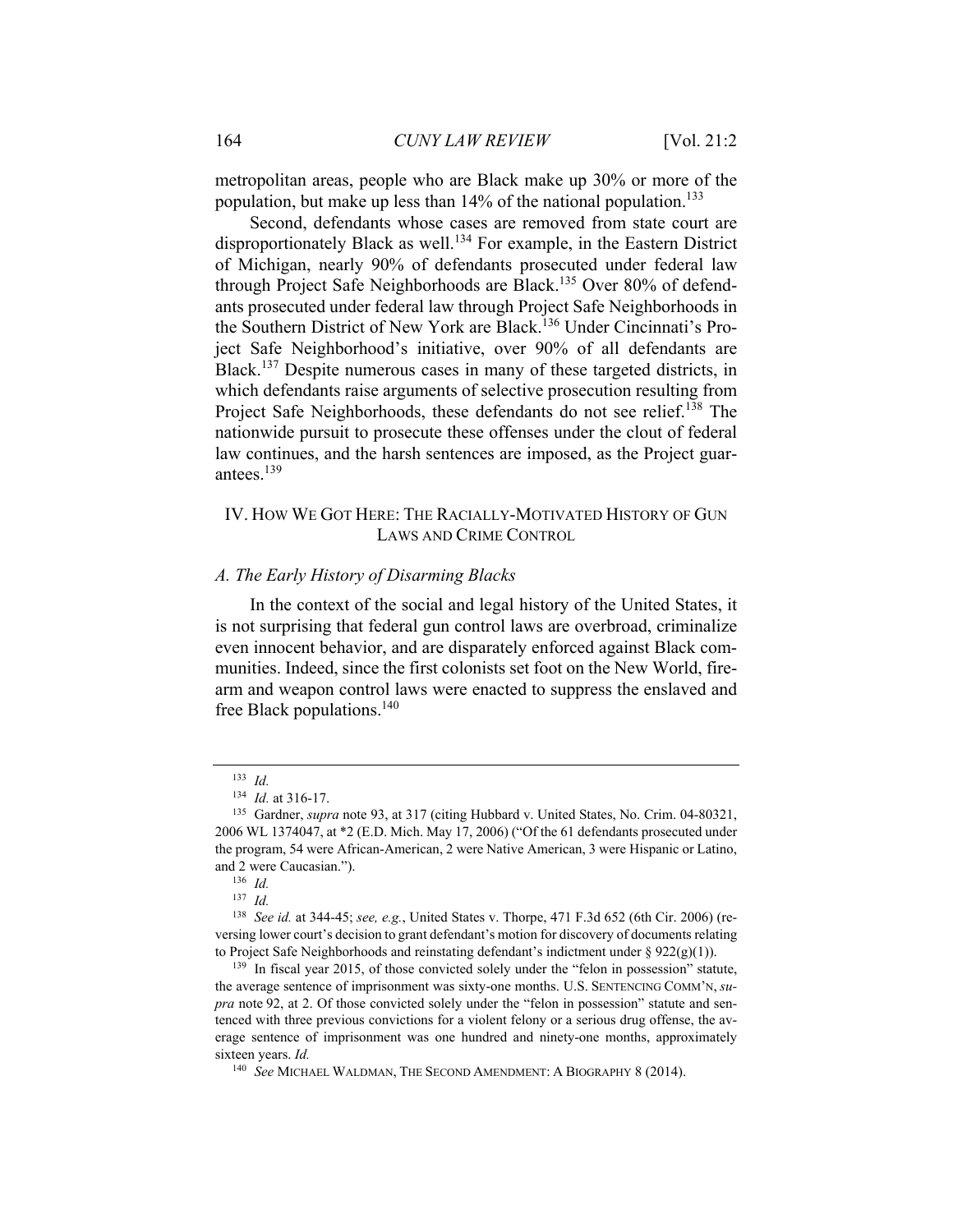The Second Amendment of the U.S. Constitution was interpreted to confer upon individuals the right to keep and bear arms,<sup>141</sup> "arms" meaning weapons, including firearms.142 However, this amendment was never intended or construed—until the passing of the Fourteenth Amendment to confer a right onto Blacks.<sup>143</sup> U.S. Supreme Court Justice Roger B. Taney unequivocally stated in 1857 how the Court, the states, and the majority of people at the time understood the rights of people who were Black under the Constitution and summarized the common fear of the supposed chaos that would result were rights provided.<sup>144</sup> Justice Taney wrote:

[Were the Constitution interpreted to include Blacks within the meaning of citizens or the people,] [i]t would give to persons of the negro race . . . the full liberty of speech in public and in private . . . ; to hold public meetings upon political affairs, and *to keep and carry arms* wherever they went. And all of this would be done in the face of the subject race of the same color, both free and slaves, and inevitably producing discontent and insubordination among them, and endangering the peace and safety of the State.<sup>145</sup>

"A well regulated Militia," for which people should have the right to "keep and bear Arms," has always existed in this nation.<sup>146</sup> Given the laws and political philosophy in England, which deemed the "natural right of resistance and self-preservation" a primary right,<sup>147</sup> colonists formed militias as soon as they arrived in the New World.<sup>148</sup> The colonists, specifically white male landowners, strongly believed that militia service was a duty within their civic responsibilities.<sup>149</sup> As such, all free men were automatically enlisted at the age of sixteen and were thereafter required to own a suitable gun and report to military duty when called by the colonial

<sup>141</sup> District of Columbia v. Heller, 554 U.S. 570, 581, 595 (2008). The Second Amendment provides: "A well regulated Militia, being necessary to the security of a free State, the right of the people to keep and bear Arms, shall not be infringed." U.S. CONST. amend. II. 142 District of Columbia, 554 U.S. at 581. 143 Dred Scott v. Sandford, 60 U.S. (19 How.) 393, 416-17 (1857), *superseded by consti-*

*tutional amendment*, U.S. CONST. amend. XIV.<br><sup>144</sup> *Id.* (emphasis added).

<sup>&</sup>lt;sup>146</sup> See U.S. CONST. amend. II.<br><sup>147</sup> Robert J. Cottrol & Raymond T. Diamond, *The Second Amendment: Toward an Afro-Americanist Reconsideration*, 80 GEO. L.J. 309, 323 (1991) (quoting 1 WILLIAM BLACKSTONE, COMMENTARIES ON THE LAWS OF ENGLAND 143-44 (1st ed. 1765)).

<sup>148</sup> WALDMAN, *supra* note 140, at 8. 149 *Id.* at 7.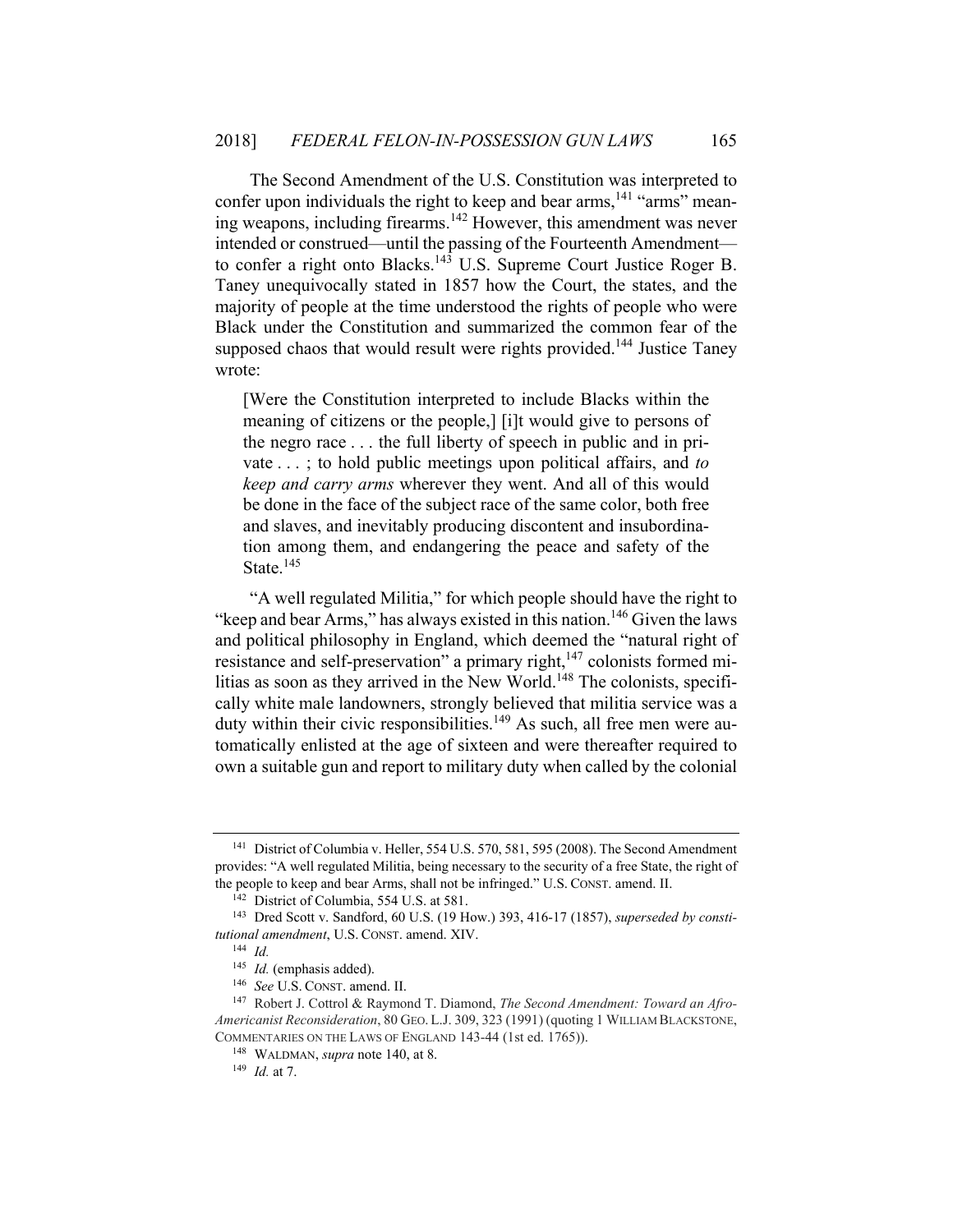governments.150 Initially, militias were viewed as necessary to protect against Native Americans.151 Native Americans frequently attacked the settlers for possessing and taking ownership over their land, and in some instances to free enslaved Native Americans.152 Only twenty African slaves were first brought to Virginia in 1619; therefore, this group was not perceived as a threat.<sup>153</sup> However, this number rapidly increased within the next few decades and, with it, the perceived need to control people who were Black via militia force and law.154

Both Northern and Southern colonial governments were greatly concerned with fighting off Native Americans, but they had a competing concern: an armed and trained Black population. For example, in Massachusetts, freed slaves were prohibited from participating in militia drills, and instead were required to perform alternative service on public works projects.<sup>155</sup> In New Jersey, Blacks were excused from compulsory militia service.156 These colonies, however, did not expressly prohibit Blacks from being armed.157 In New York, a law passed in 1683 was even harsher; not only were Blacks and Native Americans prohibited from owning guns, but they were also prohibited from assembling in groups larger than four people.158 These laws were enforced by the militias that were organized by the colonial governments.<sup>159</sup>

In the Southern colonies, there was an even greater concern regarding Blacks' access to arms. Because the Southern colonies had a larger Black population, the majority of which was enslaved, colonial governments and individual plantation owners feared slave rebellions.<sup>160</sup> As such, the Southern colonies ensured by law that Blacks were disarmed.<sup>161</sup> In Virginia, for example, a statute enacted in 1680 prohibited all Blacks, free or enslaved, from possessing any type of weapon.<sup>162</sup> Moreover, militias not only performed traditional military duties, but were also required to serve as patrollers who "ke[pt] order" within the slave populations.<sup>163</sup>

<sup>150</sup> *Id.* at 8. 151 *See id.*

<sup>152</sup> *See* Carl T. Bogus, *Race, Riots, and Guns*, 66 S. CAL. L. REV. 1365, 1369 (1993).

<sup>153</sup> *See id.*

<sup>154</sup> *See id.*

<sup>155</sup> Cottrol & Diamond, *supra* note 147, at 325-26 (citing LORENZO JOHNSTON GREENE, THE NEGRO IN COLONIAL ENGLAND 127 (1968)).

<sup>156</sup> *Id.* at 326. 157 *See id.* 325-26. 158 Bogus, *supra* note 152, at 1370 n.31. 159 WALDMAN, *supra* note 140, at 8. 160 *See* Cottrol & Diamond, *supra* note 147, at 326 n.67.

<sup>161</sup> *Id.*

<sup>162</sup> *Id.* at 325. 163 *Id.* at 324.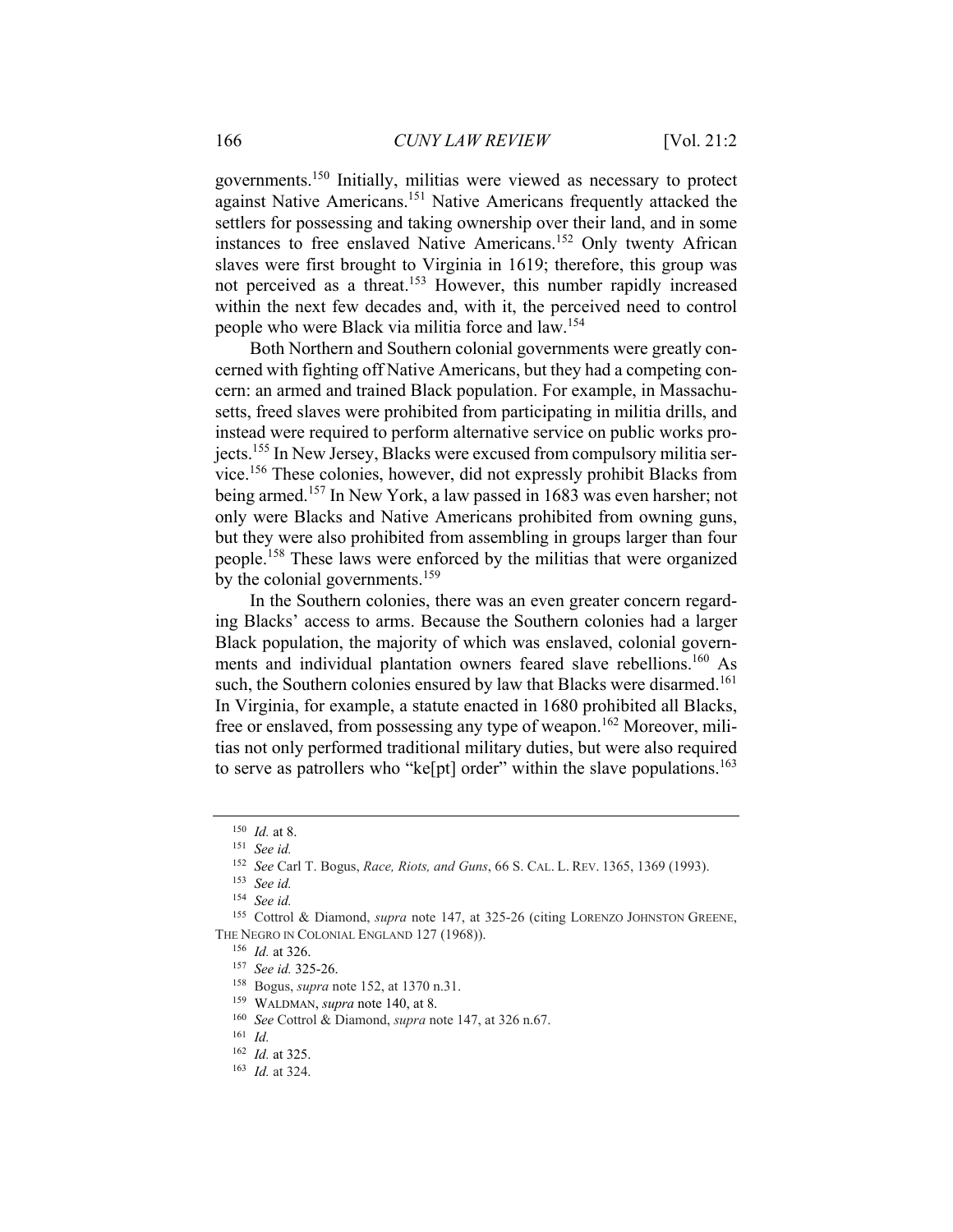By law, militia detachments would report to patrol the slave plantations and living quarters.<sup>164</sup> The militia and the slave patrol system were one organization.165

During the early 1700s, laws in both the Northern and Southern colonies were enacted to further neutralize the possible threat of armed Blacks. For example, in Boston, a city with a strong militia presence to protect against the "near neighborhood of [Native Americans] and French,"<sup>166</sup> enacted an ordinance that prohibited all Blacks, people who were multiracial, and Native Americans from carrying any weapons, meeting in groups larger than two people, and "from being on the streets from one hour after sundown until one hour before sunrise."<sup>167</sup> In South Carolina, slave owners were mandated by law to search the living quarters of slaves every fourteen days for weapons.<sup>168</sup>

After the Revolutionary War, Congress ratified the Constitution, but without the Bill of Rights, which included the Second Amendment.<sup>169</sup> Article I, section 8 granted certain powers to Congress, including the power to regulate a federal army and the state militias. $170$  The Framers set forth a dual system of state and federal government to regulate armed forces.<sup>171</sup> Each of the thirteen states would retain their right to maintain a militia, and their citizens would have the right to bear arms in the service of the militia.172 But, at the same time, the federal government could also call upon the militias for federal service and set the terms for how the militias were trained and armed.<sup>173</sup>

Although the Constitution was ratified, many delegates were very concerned about the power that the federal government held over the state militias.<sup>174</sup> Delegates feared that the federal government could use the Army as an oppressive force, and that the less equipped militias would be unable to protect the freedom of the states.<sup>175</sup> Southern delegates feared what could result in a weaker militia system—indeed, the militias had prevented slave revolts and maintained the slavery institution.<sup>176</sup> Delegate

<sup>164</sup> Bogus, *supra* note 152, at 1371 n.39.

<sup>165</sup> *See id.*

<sup>&</sup>lt;sup>166</sup> WALDMAN, *supra* note 140, at 8.<br><sup>167</sup> Bogus, *supra* note 152, at 1370 (citing A. LEON HIGGINBOTHAM, JR., RACE & THE AMERICAN LEGAL PROCESS: THE COLONIAL PERIOD 76 (1978)). 168 *Id.* n.31 (citing HIGGINBOTHAM, *supra* note 167, at 184).

<sup>169</sup> *See* WALDMAN, *supra* note 140, at 39-40. 170 *See* U.S. CONST. art. I, § 8, cl. 12-16. 171 *See* WALDMAN, *supra* note 140, at 22-23. 172 *Id.*

<sup>173</sup> *Id.* at 22. 174 *See id.* at 31-38. 175 *See id.* at 23. 176 *See id.* at 38.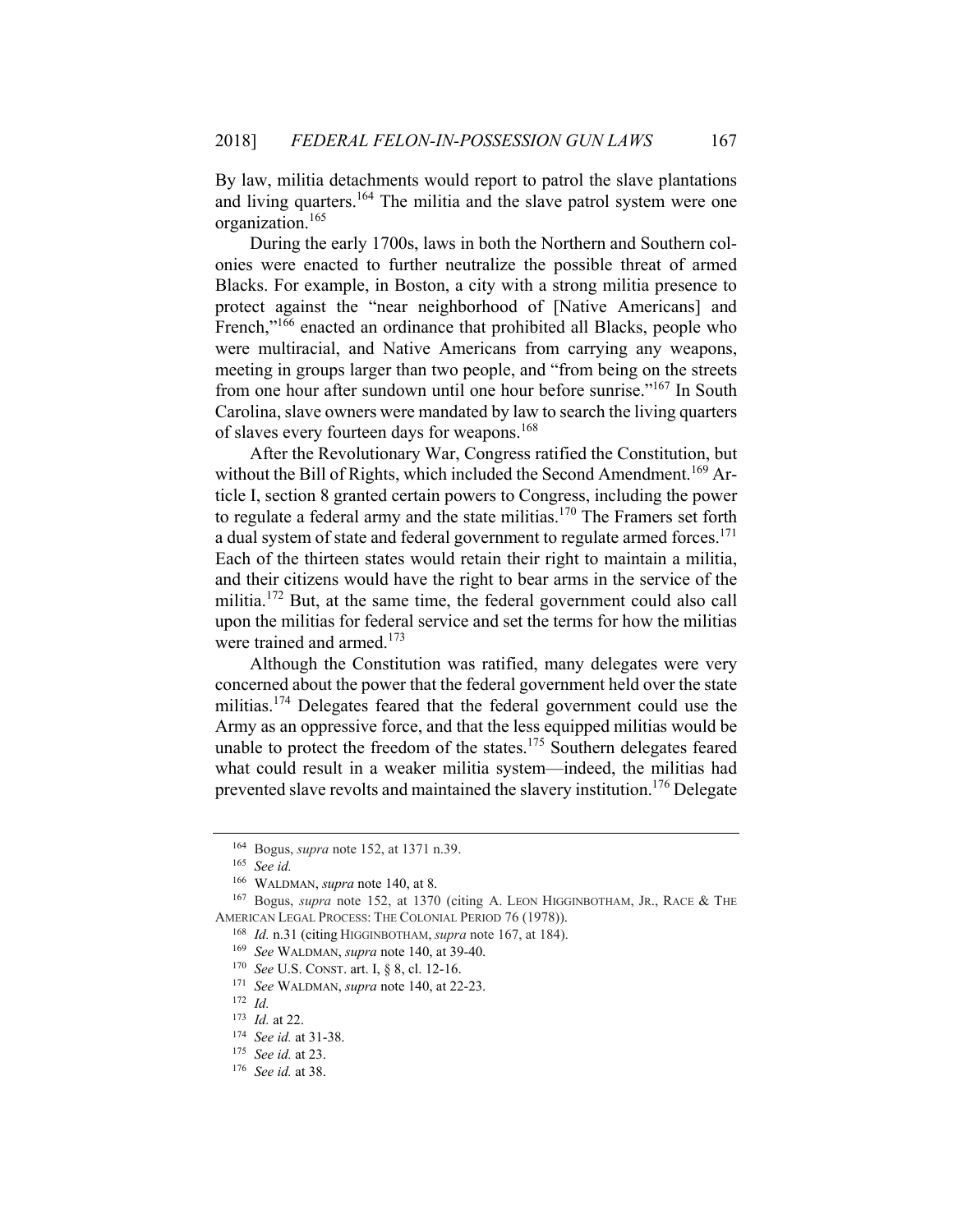Patrick Henry of Virginia, the largest state at the time, warned against vesting too much power in Congress, speculating that it would contribute to the end of slavery.177 He drew on the other delegates' anxiety with the notion that Black men could be called to federal military service and thereafter made free.<sup>178</sup> This apprehension that Blacks could be armed and trained rang true not only for the Southern delegates; at the time, the majority of states barred Black people, free or enslaved, from joining the militia, and some states prohibited Black people from owning any weapons.179 Out of this lingering concern for the fate of state militias grew the Second Amendment.<sup>180</sup>

After the Civil War and the official abolition of slavery, Southern states enacted Black Codes as a means to continue to oppress and subdue the Black population.<sup>181</sup> Black Codes controlled Blacks' employment by forcing them to enter labor contracts; Black people were unable to serve on juries or serve as witnesses against whites; vagrancy laws criminalized unemployment and idling.<sup>182</sup> Of course, these Codes also prohibited Blacks from possessing firearms altogether or subjected them to licensing laws that whites did not need to follow.<sup>183</sup> These Codes, which denied Blacks of their civil rights and "rendered [them] defenseless against assaults,"<sup>184</sup> were what led to the Civil Rights Act of 1866 and the corresponding Constitutional amendments.

When the Fourteenth Amendment was enacted in 1868, states were required to amend their laws that prohibited Blacks from possessing firearms or weapons.<sup>185</sup> Southern states replaced their facially discriminatory gun laws with those that were facially race-neutral.<sup>186</sup> Essentially, many Southern states enacted laws that prohibited the sale and ownership of particular classes of firearms, specifically handguns that were categorically less expensive than other types of firearms—indeed, the only type

<sup>177</sup> *See* WALDMAN, *supra* note 140, at 37. 178 *Id.* at 39. 179 *Id.* at 32. 180 *See id.*

<sup>181</sup> *See* Brief of Amicus Curiae Congress of Racial Equality in Support of Respondent at \*9, District of Columbia v. Heller, 554 U.S. 570 (2008) (No. 07-290), 2008 WL 345044 [hereinafter *Brief of Amicus Curiae Congress of Racial Equity*].<br><sup>182</sup> Cottrol & Diamond, *supra* note 147, at 344.<br><sup>183</sup> See id.; see also Brief of Amicus Curiae Congress of Racial Equity, supra note 181, at

<sup>\*6. 184</sup> *See Brief of Amicus Curiae Congress of Racial Equity*, *supra* note 181, at \*9-10 (quot-

ing THE RADICAL REPUBLICANS AND RECONSTRUCTION 1861-1870 219 (Harold M. Hyman ed., 1967)). 185 *See, e.g.*, *id.* at \*16. 186 *Id.*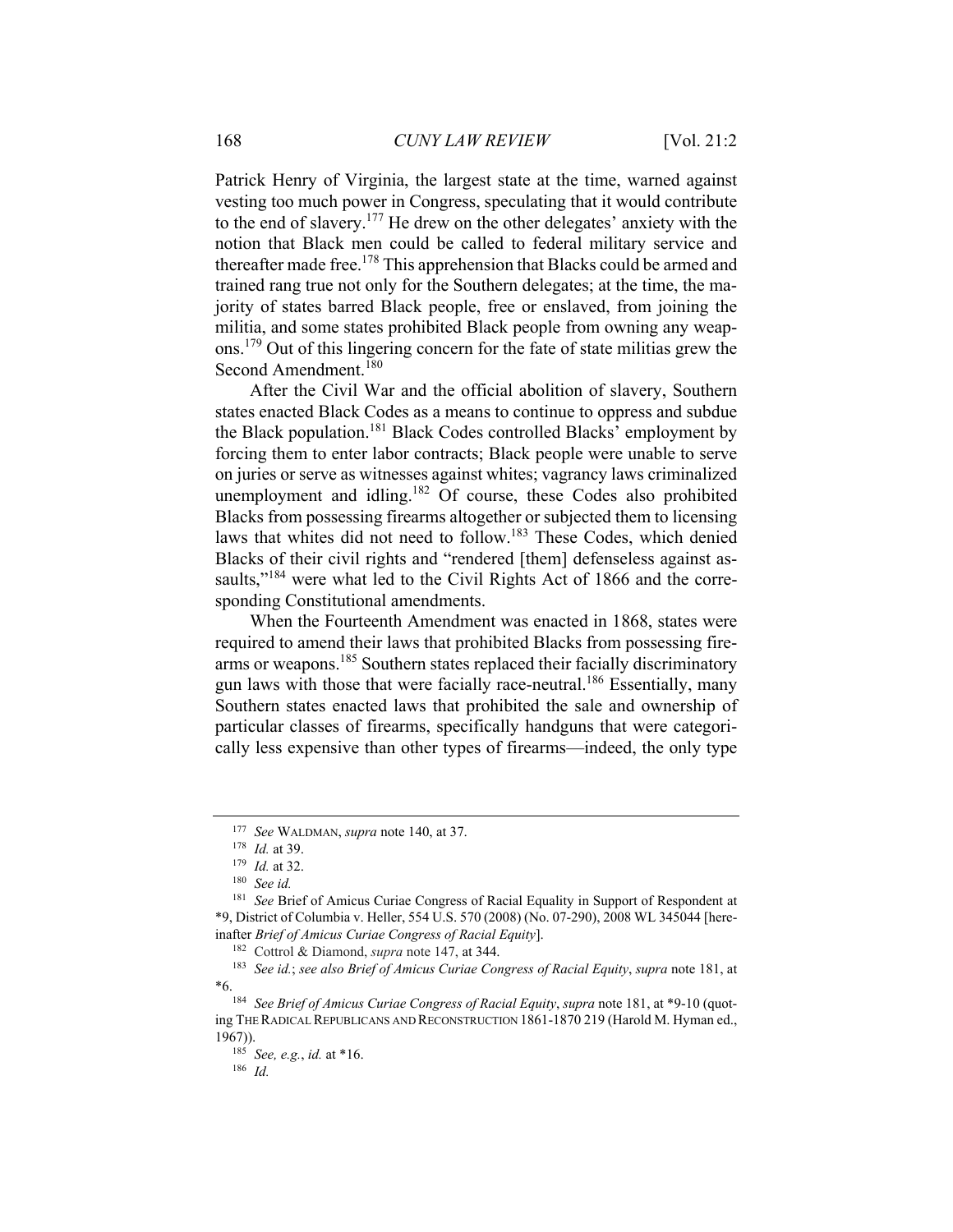of firearm poor Blacks would have the financial means to purchase.<sup>187</sup> Similarly, some states made only costly firearms legal. For example, in 1879, Tennessee passed a law "bann[ing] the sale of any pistol[] other than the expensive army or navy model revolvers."188 Alabama, Texas, and Virginia employed tax laws to disarm the Black population, by imposing "exorbitant business or transaction taxes" on all firearms to ensure that Blacks would be unable to purchase such goods.<sup>189</sup> Moreover, extralegal systems were established in some Southern jurisdictions, in which firearm retailers were mandated to report any firearm purchase by a Black person to the local police department.<sup>190</sup> The sheriff would then arrest the buyer and confiscate the weapon.<sup>191</sup> In 1906, Mississippi established a similar state-wide system when it enacted a law "requiring retailers to maintain records of all pistol and pistol ammunition sales, and to make such available to authorities for inspection."<sup>192</sup> These authorities and police department sheriffs were often members of the Ku Klux Klan  $(*KK")$ .<sup>193</sup>

During this time, in the early 1900s, World War I erupted and ended several years later. After the war, two major changes in this country occurred. First, the Prohibition Era began and, with it, an increase in organized crime.<sup>194</sup> Second, Black men returned from the war.<sup>195</sup> Approximately 370,000 joined the Armed Forces during World War  $I^{196}$  These men returned home both trained to use firearms and inspired to demand racial justice from the government that they had risked their lives to protect.197 Homecoming parades for the Black soldiers occurred in the North and South, with thousands of people present, creating a sense of racial pride.<sup>198</sup> In February 1919, an all-Black army unit, the 369th Infantry Regiment, marched into Harlem before nearly a quarter million onlookers.<sup>199</sup> This showing of self-dignity and defiance of the racial segregation and

<sup>187</sup> *Id.*

<sup>188</sup> *Id.* at \*17 (quotation marks omitted). 189 *Brief of Amicus Curiae Congress of Racial Equity*, *supra* note 181, at \*17. 190 *See id.* at \*18. 191 *Id.*

<sup>192</sup> *Id.*

<sup>&</sup>lt;sup>193</sup> See id. at \*20.<br><sup>194</sup> Kahn, *supra* note 39, at 115.<br><sup>195</sup> See Brief of Amicus Curiae Congress of Racial Equity, supra note 181, at \*23.<br><sup>196</sup> CHAD WILLIAMS, N.Y. PUB. LIBRARY, SCHOMBURG CENTER FOR RESEARCH IN BLACK

CULTURE, AFRICAN AMERICANS AND WORLD WAR I, http://perma.cc/B73S-A33E (last visited

May 18, 2018). 197 *See Brief of Amicus Curiae Congress of Racial Equity*, *supra* note 181, at \*23; *see also* WILLIAMS, *supra* note 196. 198 *See* WILLIAMS, *supra* note 196. 199 *Id.*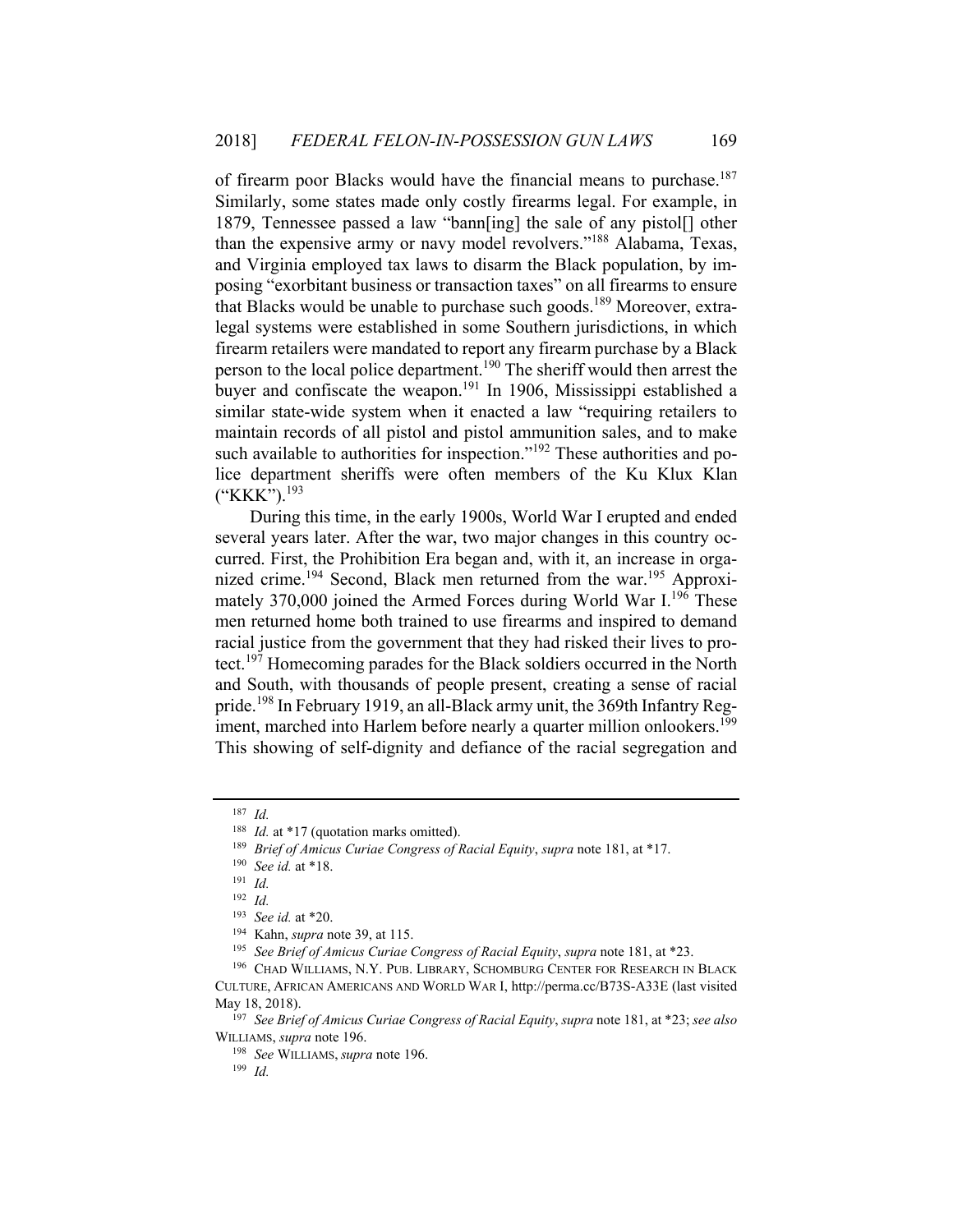violence endured by the soldiers prior to and throughout the war sparked a new surge of violence against Blacks.200 From 1918 to 1919, the number of lynchings increased by 30%, and eleven of the victims in 1919 were Black veterans.<sup>201</sup> During this time, the KKK reemerged as a "major" force" in the South.202 KKK groups also became more forceful in some non-Southern states, such as New Jersey, Illinois, Indiana, Michigan, and Oregon.203 All five of these states enacted gun control laws between the years of 1913 and 1934.<sup>204</sup> These new gun control laws, and those preexisting in Southern and some Northern states, ensured that Blacks had limited means of protection against this brutality.<sup>205</sup> As discussed above, it was during this time in which the first federal "felon in possession" law was enacted—the Federal Firearms Act of 1938.<sup>206</sup>

#### *B. The Civil Rights Movement and the Increase in Gun Control Laws and Decrease of Protections Under the Fourth Amendment*

On October 22, 1968, President Johnson signed the Gun Control Act, $207$  the first federal Act making it a crime for persons previously convicted of a *nonviolent* felony to possess a firearm and/or ammunition.<sup>208</sup> This Act dramatically changed the federal laws that had existed before, as set out in the Federal Firearms Act of 1938.<sup>209</sup> The timing of the enactment of the Gun Control Act is quite telling; the government needed to maintain law and order in an environment where Blacks armed themselves and demanded civil rights.

The Gun Control Act of 1968 was signed at the height of civil unrest and Black mobilization. In the South and other areas where the KKK terrorized Black communities, Black individuals had no protection from local authorities, and, in some instances, the local police departments aided the violence.<sup>210</sup> Leaders, such as Martin Luther King, Jr., requested, to no avail, that President Kennedy send federal troops for security.<sup>211</sup> Left with

<sup>200</sup> *Id.*

<sup>201</sup> *Id.*

<sup>202</sup> *Brief of Amicus Curiae Congress of Racial Equity*, *supra* note 181, at \*23. 203 *See id.* at \*24. 204 *Id.*

<sup>205</sup> *See id.* at \*26. 206 *See* Kahn, *supra* note 39, at 116. 207 David B. Kopel, *The Great Gun Control War of the Twentieth Century* – *and Its Lessons for Gun Laws Today*, 39 FORDHAM URB. L.J. 1527, 1547 (2012).

<sup>208</sup> *See* Kahn, *supra* note 39, at 127.

<sup>209</sup> Federal Firearms Act of 1938, Pub. L. No. 75-785, 52 Stat. 1250, 1250-51 (repealed 1968). 210 Cynthia Deitle Leonardatos, *California's Attempts to Disarm the Black Panthers*, 36

SAN DIEGO L. REV. 947, 949-51 (1999).

<sup>211</sup> *Id.* at 950.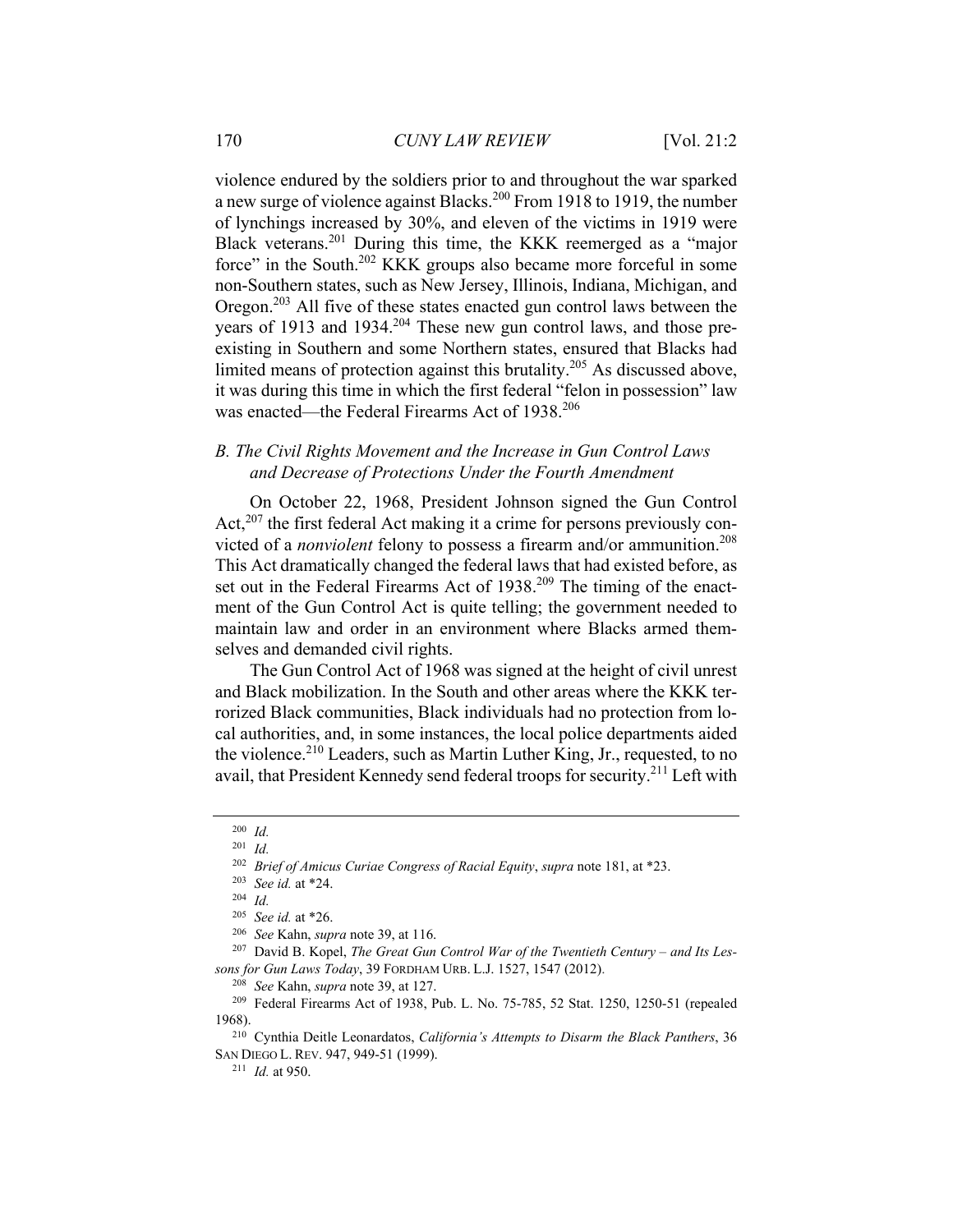no alternative, Black communities began forming groups and arming themselves with guns for self-defense. In 1964, the Deacons for Defense and Justice established itself in Louisiana.<sup>212</sup> One Deacons for Defense and Justice group "obtained a charter and weapons, and vowed to shoot back if fired upon."213 In 1965, the Lowndes County Freedom Organization formed in Lowndes County, Alabama, which evolved into the Black Panther Party.<sup>214</sup>

Using the political and organizational philosophies of the Lowndes County Freedom Organization, Huey Newton and Bobby Seale began the Black Panther Party in California in 1966.<sup>215</sup> The Black Panthers opened up "survival programs" within Black communities, where members gave out free food and provided health services.<sup>216</sup> Members would also monitor police interactions with Black community members, primarily in Oakland, California.<sup>217</sup> Panthers would follow police cars and provide arrested Blacks with their Miranda rights.<sup>218</sup> Panthers would usually carry unconcealed guns and law books during these interactions.<sup>219</sup> Panthers would also hold protests and speak to crowds about police brutality.<sup>220</sup> At the time, carrying an unconcealed weapon was not a crime in California and, in fact, was quite common.<sup>221</sup> As such, to subdue the Panthers, police officers would frequently confiscate their weapons and charge them with disturbing the peace.<sup>222</sup> Televisions and other mass-media outlets showed images of Black leaders shouting "Black Power!"<sup>223</sup> Whites became frightened as the media suggested a Black violent revolution was on the horizon.224

During the summer of 1967, there were over 100 riots across the country, including cities such as Boston, Chicago, Cincinnati, Detroit, Hartford, Minneapolis, Newark, New Haven, New York, Philadelphia, Pittsburgh, Tampa, and Washington D.C.<sup>225</sup> The most violent riots occurred in Newark, N.J., July 12 to 17; it is estimated that seventy-two

<sup>212</sup> *Id.* at 963. 213 Cottrol & Diamond, *supra* note 147, at 357.

<sup>214</sup> *See* Leonardatos, *supra* note 210, at 957. 215 *Id.*

<sup>216</sup> *Id.* at 958. 217 *Id.* at 962. 218 *Id.*

<sup>219</sup> *Id.*

<sup>220</sup> Leonardatos, *supra* note 210, at 968-69. 221 *Id.* at 969. 222 *Id.*

<sup>223</sup> *See* Kopel, *supra* note 207, at 1538. 224 *Id.* 

<sup>225</sup> *Id.* at 1540.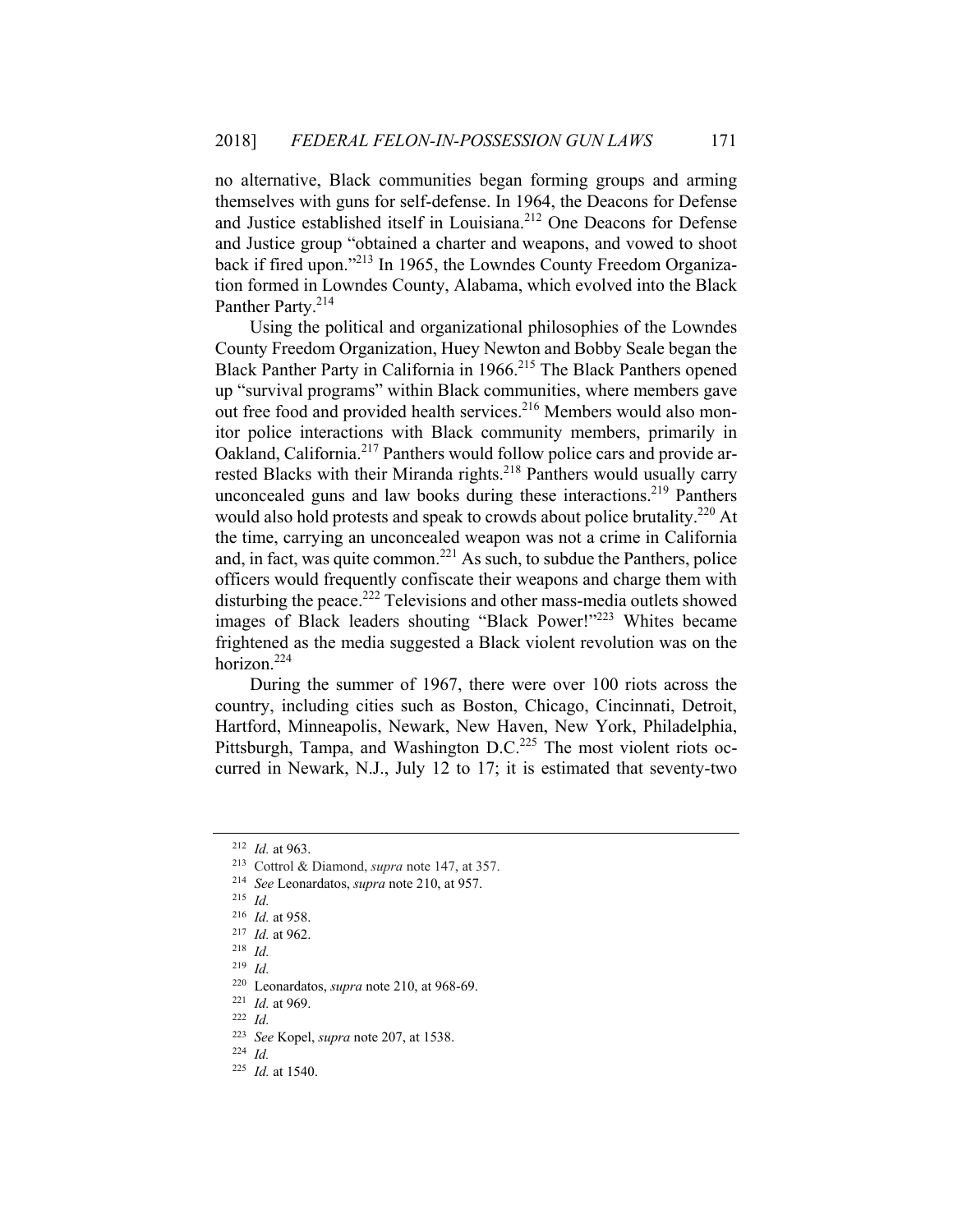people were killed, 750 injured, and over 1,000 put in jail.<sup>226</sup> In response to the Newark riots, over  $3,000$  National Guardsmen were dispatched.<sup>227</sup> The National Guardsmen went into predominantly Black neighborhoods and conducted house-to-house searches for firearms.<sup>228</sup>

After these riots, three states passed new gun control laws in 1967. New York already regulated handguns but enacted a law that required registration for additional classes of guns.229 Illinois, which had not previously regulated the ownership of any class of gun, enacted a law that all owners of firearms obtain a gun license from the state police.<sup>230</sup> In direct response to the efforts of the Panthers, the California Senate passed a law in late July 1967, which criminalized the possession of a loaded firearm in a vehicle or on the person in public place—but only within the limits of an "incorporated city."231 The statute also provided that a police officer could "examine" the firearm "to determine whether or not [the] firearm [wa]s loaded for the purpose of enforcing this section."<sup>232</sup> The statute did not specify that the firearm needed to be visible and no requisite suspicion was required for the officer to initiate such examination.<sup>233</sup> Panthers known to local police officers were frequently stopped and arrested under this statute after its enactment.<sup>234</sup>

Due to the social unrest, large protests in cities, and mass-media imagery of armed Black militants, police departments and governments perceived a need for greater crime control.<sup>235</sup> Predominantly white police forces began heightening the patrolling of predominantly Black neighborhoods, further aggravating suffering race relations and leading to more riots—specifically in response to police brutality.236 In the summer of 1968, a riot began in Cleveland, Ohio, ending in a shootout between the police department and members of the Black Power movement.237 It was this same summer in which the U.S. Supreme Court held, for the first time, in *Terry v. Ohio*, that police officers could conduct a limited search

<sup>226</sup> *Id.*; Tabitha C. Wang, *Newark Riot (1967)*, BLACKPAST.ORG, http://perma.cc/E6ZF-

<sup>8846 (</sup>last visited May 18, 2018). 227 Wang, *supra* note 226. 228 Kopel, *supra* note 207, at 1540-41. 229 *Id.* at 1541. 230 *Id.*

<sup>231</sup> *See* Leonardatos, *supra* note 210, at 976-79; *see also* Act of July 28, 1967, ch. 960, 1967 Cal. Stat. 2459, 2459-63.

<sup>232</sup> Act of July 28, 1967, ch. 960 at 2459-63 (1967). 233 *Id.*

<sup>234</sup> *See* Leonardatos, *supra* note 210, at 987. 235 *See* Renée McDonald Hutchins, *Stop Terry: Reasonable Suspicion, Race, and a Proposal to Limit Terry Stops*, 16 N.Y.U. J. LEGIS. & PUB. POL'Y 883, 887 (2013).

<sup>236</sup> *Id.*

<sup>237</sup> *Id.* at 891.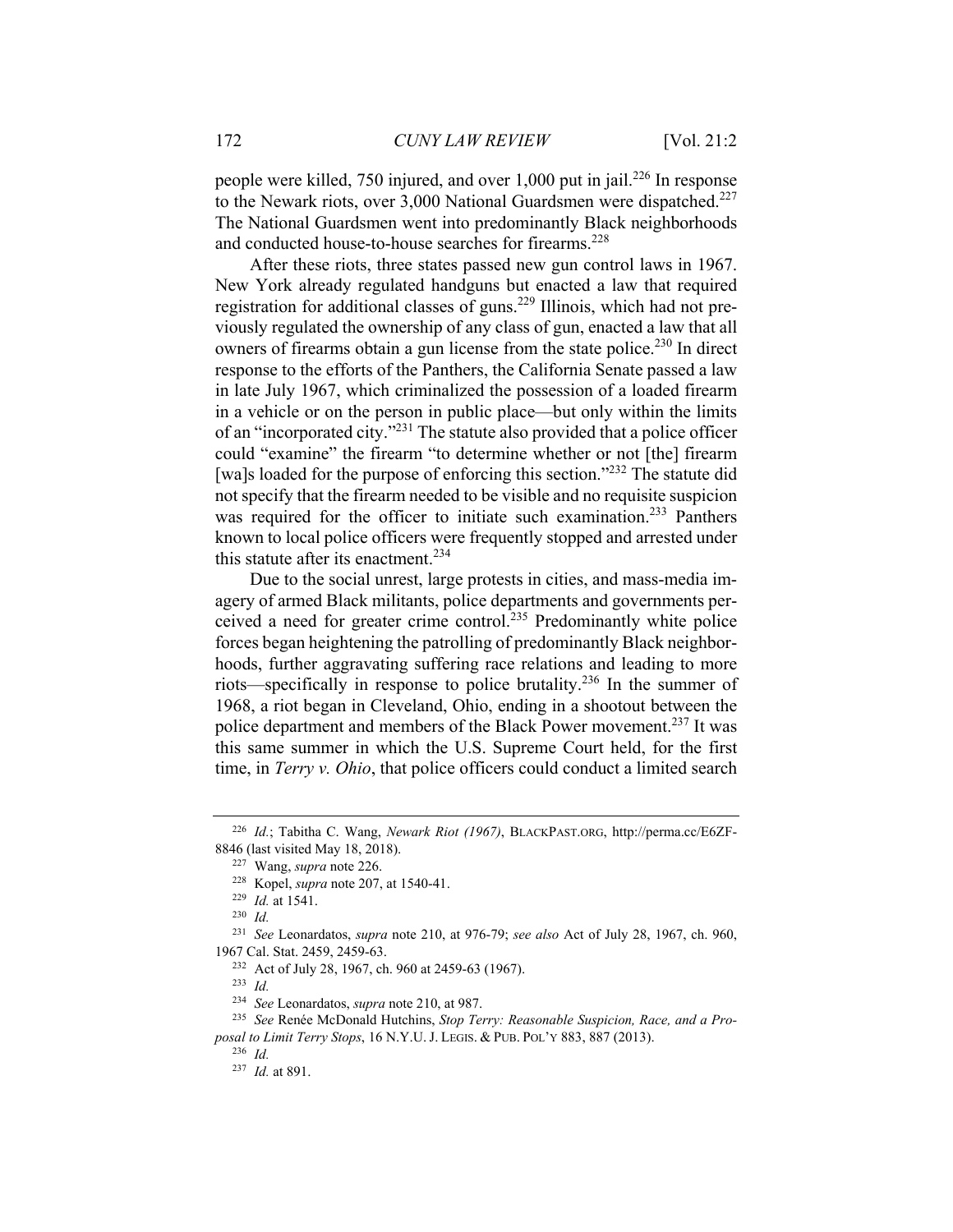of a person absent probable cause.238 Specifically, the Court held that "there must be a narrowly drawn authority to permit a reasonable search for weapons for the protection of the police officer, where he has reason to believe that he is dealing with an armed and dangerous individual, regardless of whether he has probable cause to arrest the individual for a crime."239

It was within this national social and legal context that the Gun Control Act of 1968 was enacted only several months after the *Terry v. Ohio* decision. Black communities demanded civil rights and protection from police brutality. White America and politicians feared an armed revolution. Police departments increased their patrol of Black communities to suppress riots and keep order. Several states passed gun control laws. Police officers could now legally search a person without probable cause with a mere reason to believe that the suspect was armed. The Gun Control Act was just another part of the government's efforts to intensify "law and order," disarm people who threatened this "order," and in turn, further ensnare Blacks in the criminal justice system.

## *C. The "War on Drugs," Current Crime Control, and the Shaping of Today's Federal Programs*

Not long after the enactment of the Gun Control Act of 1968, a new federal initiative began which shaped today's reality of the disparate enforcement of federal firearm offenses, such as the federal "felon in possession" law. A defining feature of the 1980's was the "War on Drugs."<sup>240</sup> During this time, federal initiatives "significantly increased federal penalties for drug offenses and markedly increased federal funds for state anti-drug efforts."<sup>241</sup> Once the "War on Drugs" had commenced, the racial disparities between national and prison populations grew even greater. In 1985, Blacks made up 10% of the total national population but  $46\%$  of the national state and federal prison population.<sup>242</sup> This same year, whites made up 52% of the national state and federal prison population and  $86%$  of the population.<sup>243</sup>

<sup>238</sup> *Id.* at 886; *see also* Terry v. Ohio, 392 U.S. 1, 27 (1968). 239 *Terry*, 392 U.S. at 27. 240 Jamie Fellner, *Race, Drugs, and Law Enforcement in the United States*, 20 STAN. L. & POL'Y REV. 257, 257 (2009). 241 *Id.* at 262. 242 *See* BUREAU OF JUSTICE STATISTICS, U.S. DEP'T OF JUSTICE, CORRECTIONAL

POPULATIONS IN THE UNITED STATES 1985 6 (1987), http://perma.cc/8293-P2FH. 243 *See id.*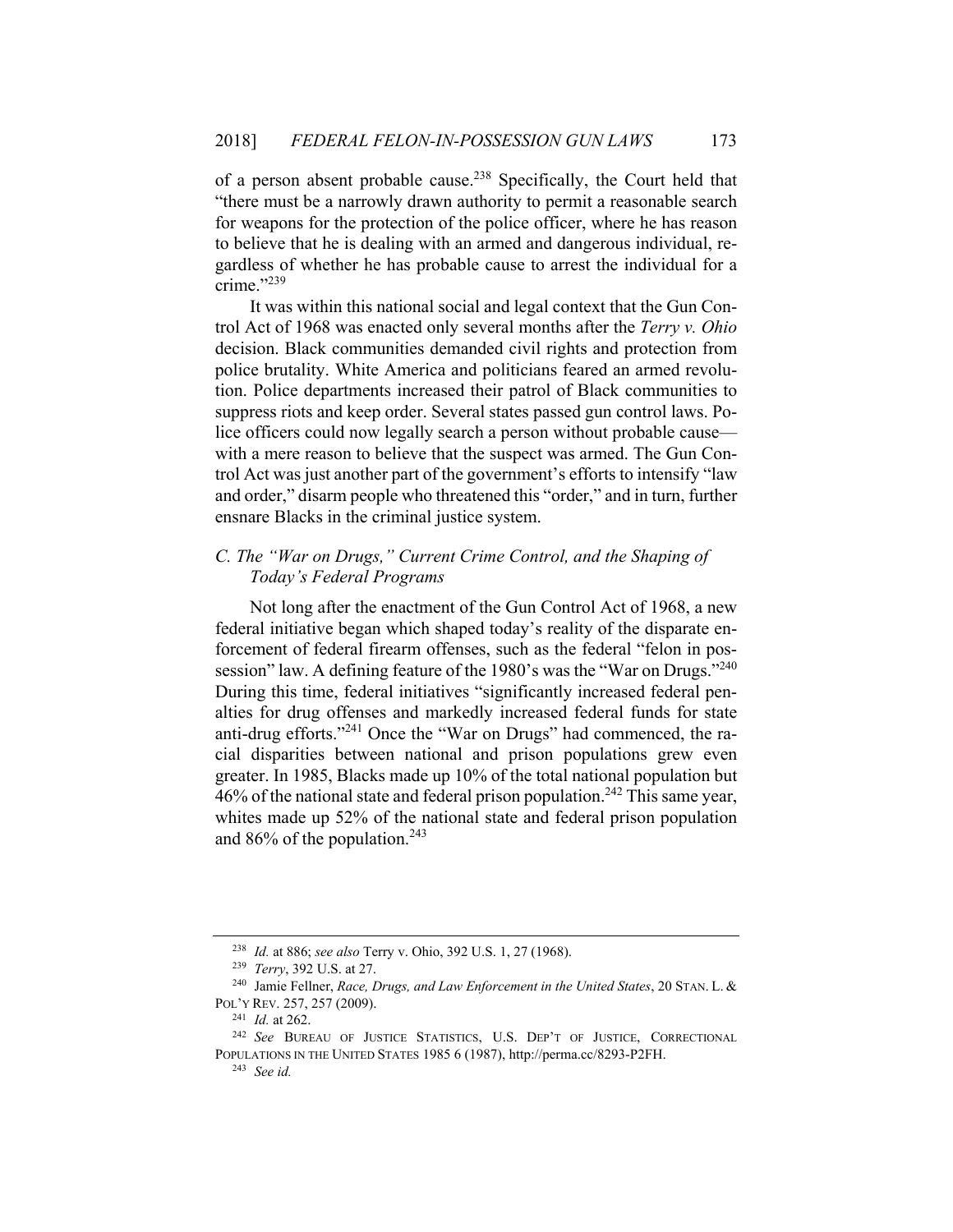By 1994, after nine years of the "War on Drugs" raging on, the total state and federal prison population increased by over  $100\%$ ,  $^{244}$  and the population of those imprisoned for drug offenses increased by approximately 300%.<sup>245</sup> The national population, on the other hand, increased by only about 4% from 1990 to 1994.<sup>246</sup> Over this time, the Black prison population had increased by 212% and that of white prisoners had gone up by  $172\%$ <sup>247</sup> In 1993-1994, Black individuals made up approximately 11% of the national population but almost 50% of the state and federal prison population.<sup>248</sup> Whites, on the other hand, made up approximately 82% of the national population but a little over 50 % of the state and federal prison population. $^{249}$ 

Essentially, the "War on Drugs" shaped today's reality of the disparate enforcement of federal firearm offenses by significantly increasing the number of Black people with felony convictions.<sup>250</sup> As such, more Blacks can now be prosecuted under "felon in possession" laws. These felony convictions were not only for drug offenses, which were the target of the war on drugs, but for other offenses as well.<sup>251</sup> As reported in FBI nationwide crime reports in 1995, the weapons arrest rate was five times greater for blacks than whites.252 Indeed, given the holding in *Terry v. Ohio*, an officer's fear of a weapon may justify a search.<sup>253</sup> This search thus can be a pretext to a search for other contraband and/or evidence of a crime.<sup>254</sup>

These tactics continue today and Blacks continue to be disparately targeted by law enforcement. The Justice Department reported that in 2011, Black drivers were 31% more likely to be stopped by an officer than a white driver.<sup>255</sup> Moreover, prior to 2013, once stopped, officers were twice as likely to search the driver's person and vehicle if the driver was Black.<sup>256</sup> Beyond traffic stops, Blacks are also much more likely to

<sup>244</sup> *See* ALLEN J. BECK & DARRELL K. GILLIARD, BUREAU OF JUSTICE STATISTICS, U.S. DEP'T OF JUSTICE, PRISONERS IN 1994 8 (1995), http://perma.cc/LC3X-5CHX. 245 Mauer & Cole, *supra* note 89. 246 *See* EDWIN BYERLY & KEVIN DEARDORFF, ECON. & STATISTICS ADMIN., U.S. DEP'T OF

COMMERCE, NATIONAL AND STATE POPULATION ESTIMATES: 1990 TO 1994 68 (1995), http://perma.cc/BEB8-BP8B.<br>
<sup>247</sup> See BECK & GILLIARD, *supra* note 244.<br>
<sup>248</sup> See id.; see also BYERLY & DEARDORFF, *supra* note 246, at 68.<br>
<sup>249</sup> See BECK & GILLIARD, *supra* note 244, at 8; *see also* BYERLY & DEARDOR

note 246, at 68. 250 Levin, *supra* note 46, at 2197. 251 *See id.* at 2194. 252 *Id.*

<sup>253</sup> *Id.* at 2203. 254 *Id.* at 2206. 255 Williams, *supra* note 74. 256 *See id.*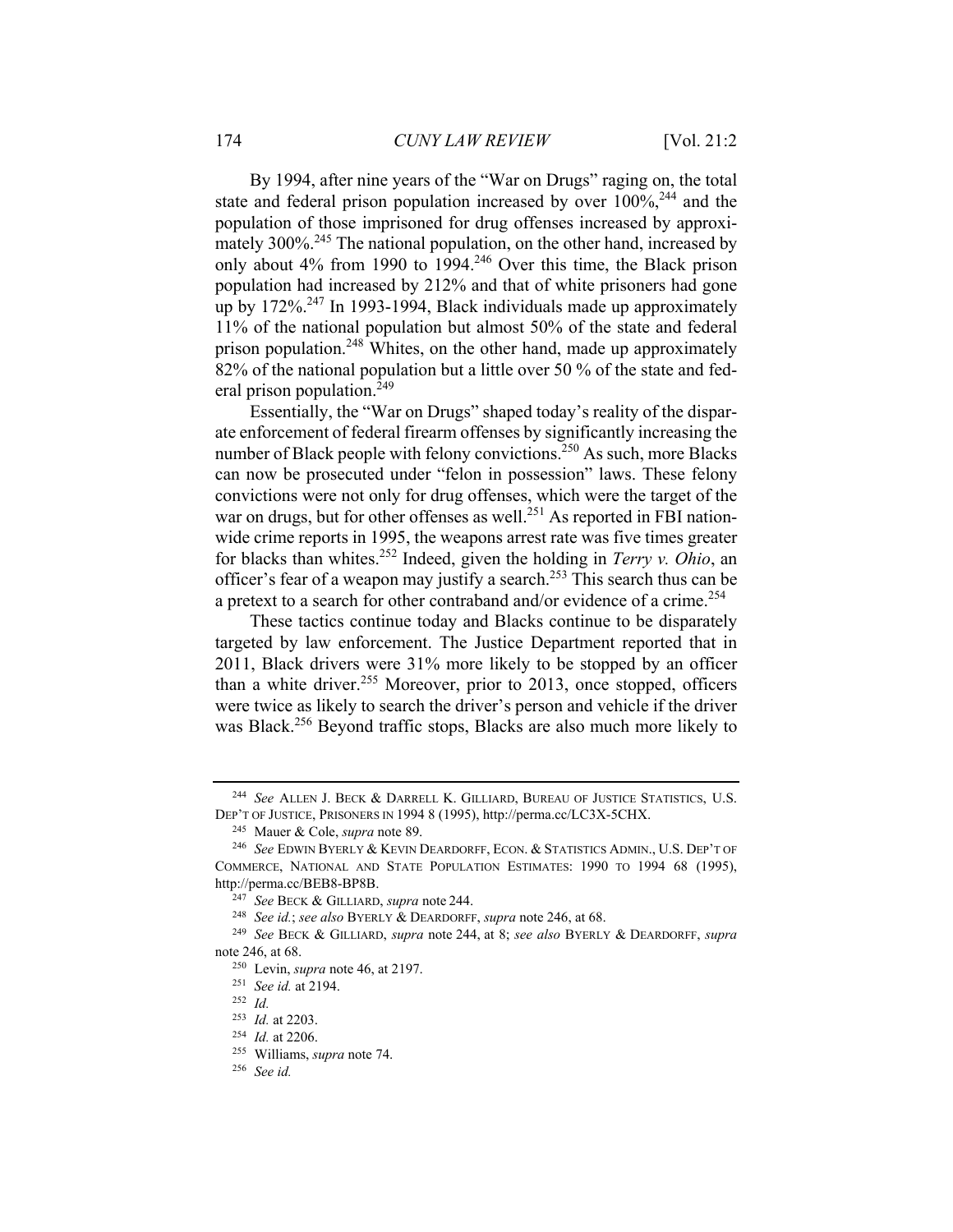be stopped-and-frisked by police officers.<sup>257</sup> These stops and searches, occurring at widely different rates for Blacks and whites, contribute to the widely different and disproportionate rates of incarceration for Black and white populations.

#### V. CONCLUSION

U.S. prison populations are the highest per capita in the world, and the racial make-up of the prison population is very disproportionate.<sup>258</sup> If we seek to understand this disturbing phenomenon, we must look at underlying causes and laws that allow for this occurrence. One source of this disproportionality is federal gun control laws. "Felon in possession" laws criminalize the status of being a felon, rather than harmful behavior. Given the slight evidence necessary to prove possession, as well as certain presumptions about possession, these laws are harsher than it would seem on their face. These laws are disparately enforced against Black defendants, and federal initiatives that charge offenders in the federal rather than state system target Black communities.

Due to the history of gun laws, the ways in which "felon in possession" laws have been drafted, interpreted, and enforced are not surprising. Since the first group of Africans were kidnapped and enslaved in this country, the state and federal governments established laws to disarm Black individuals in order to suppress rebellions, and later, movements for civil rights. The ghost of these past eras indeed does not lurk in the past. Gun control regimes—together with the colonial militia system began as a way to preserve the slavery system, and have morphed over the centuries into a way to preserve the hyper-criminalization and overincarceration of Black communities.

Evidently, "felon in possession laws," and their disparate effect on Black communities, are only a continuation of centuries of laws and law enforcement tactics enacted and employed to disarm Black people. This is distressing, and even more so knowing that legal challenges to this disparate treatment are time and time again rejected by federal courts.<sup>259</sup> It is also seemingly insurmountable. However, by identifying specific areas of law that contribute to the over-incarceration and hyper-criminalization of Black communities, we are one step further to understanding where legal challenges and increased efforts of defense are necessary. Moreover, by understanding the history of gun laws, and how these laws have progressed and have been altered to respond to shifts in legal initiatives and landscapes, we are better equipped to predict the ways in which gun laws

<sup>257</sup> Levin, *supra* note 46, at 2195-96. 258 *See* WALMSLEY, *supra* note 73, at 3; *see also* Williams, *supra* note 74. 259 Gardner, *supra* note 93, at 344-45.